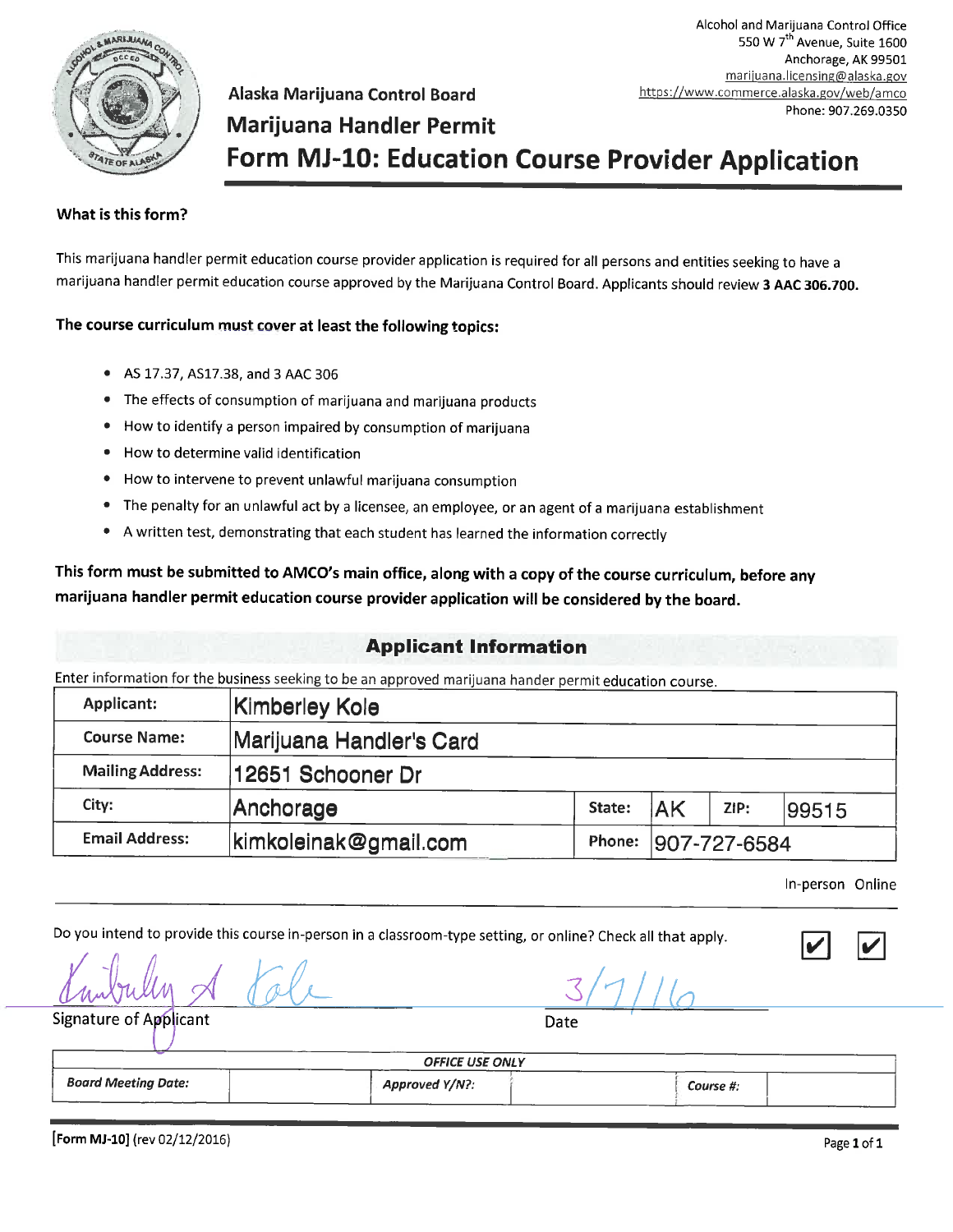#### Marijuana Course Curriculum

## **I. AK Medical Marijuana Law (AS 17.37)**

- A. Private registry
	- 1. only access by peace officers + authorized employees of state or

muni

- B. Primary and alternate caregiver requirements
	- 1. must have card
	- 2. re turn card with re-diagnosis
	- 3. primary to 1 person at a time, or 2 if  $w/in 4<sup>th</sup> degree of kinship$
- C. Physician's Recommendation
	- 1. Date of exam
	- 2. Diagnosis
	- 3. Other considered alternatives
	- 4. Recommendation, not prescription
- D. List of Qualifying Conditions
- E. Registration Requirements
	- 1. Personal info of: patient, physician, caregiver
	- 2. No felony convictions
- F. Affirmative defense
	- 1. transfer up to 1 oz
	- 2. physicians protected for recommending
- G. Restrictions
	- 1. no endangerment to others
	- 2. no public consumption
	- 3. no sales of cannabis
	- 4. No more than 6 plants, 3 mature
	- 5. no accommodations at employment
	- 6. not within 500' of school, school bus, rec or youth center

## **II. Ballot Measure 2 (AS 17.38)**

- A. Purpose
	- 1. Allow law enforcement to focus on violent and property crimes
	- 2. Enhance individual freedom
- B. Sales
	- 1. 21 and over w/ gov't issued ID
	- 2. tax paying business people, not criminals conduct sales
	- 3. cannabis labeled to protect and inform customers
	- 4. doesn't diminish right to privacy by Ravin
- C. Personal Cultivation
	- 1. no public viewing
	- 2. reasonable precautions to secure unauthorized access
	- 3. Own property or consent of owner
	- 4. Violations  $\rightarrow$  up to \$750 fine
- D. Personal Use
	- 1. Possess, use, display, purchase, transport up to < 1 oz cannabis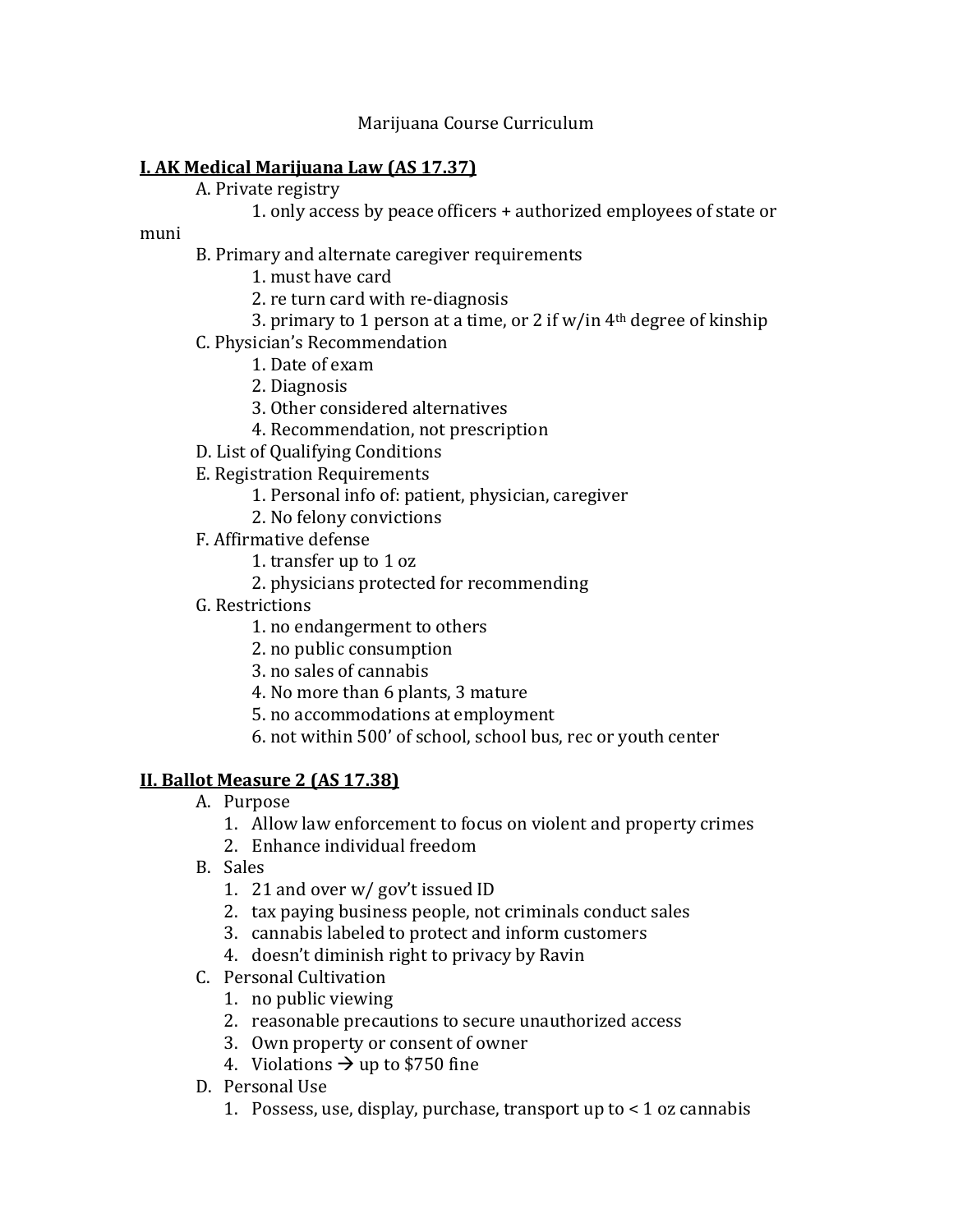- 2. Possess, use, display, purchase, transport up to 6 plants (3 mature) + all that's grown
- 3. Gift < 1 oz or 6 immature plants to someone over 21
- 4. Consumption, but not in public
- 5. Assist others over 21 to above activities
- E. Public Consumption
	- 1. Fine up to \$100
	- 2. "Public" is outside your home or personal property (exception will be for retail establishment with endorsement
- F. Underage False ID
	- 1. May not attempt to purchase cannabis flower or products or gain access to cannabis establishment
	- 2. Fine up to \$400

# **III. Various Facility Allowances**

- A. Marijuana Accessories
	- 1. no seizure or forfeiture of assets
- B. Lawful operation of Cultivation, Manufacturing, Testing, Retail Facilities
- C. Landlords
	- 1. may lease or allow consumption for the above licenses

# **IV. Miscellaneous Items for Consideration**

- A. Local Control
	- 1. may opt out through ordinance or voter initiative
	- 2. ordinance to limit time, place, and manner or operation
	- 3. local application fees
	- 4. must respond to application in 90 days
- B. Employers
	- 1. may still prohibit use and drug test for employment
	- 2. prohibit possession on their property
- C. Drugged Driving
	- 1. no driving under the influence of cannabis
- D. Excise Tax
	- 1. \$50/ oz on flower paid by cultivator
	- 2. Board recommended to create 20% of flower's tax on trim
	- 3. Localities may create local sales tax
- E. Monthly Statements + Payments
	- 1. Cultivating Facilities
		- a. Total oz sold/ transferred to retail/ manufacturing
		- b. Names + addresses of each buyer/ transferee
		- c. Weight transferred
		- d. Pay taxes from preceding month
	- 2. Failure of payment
		- a. Civil penalties
		- b. License may be revoked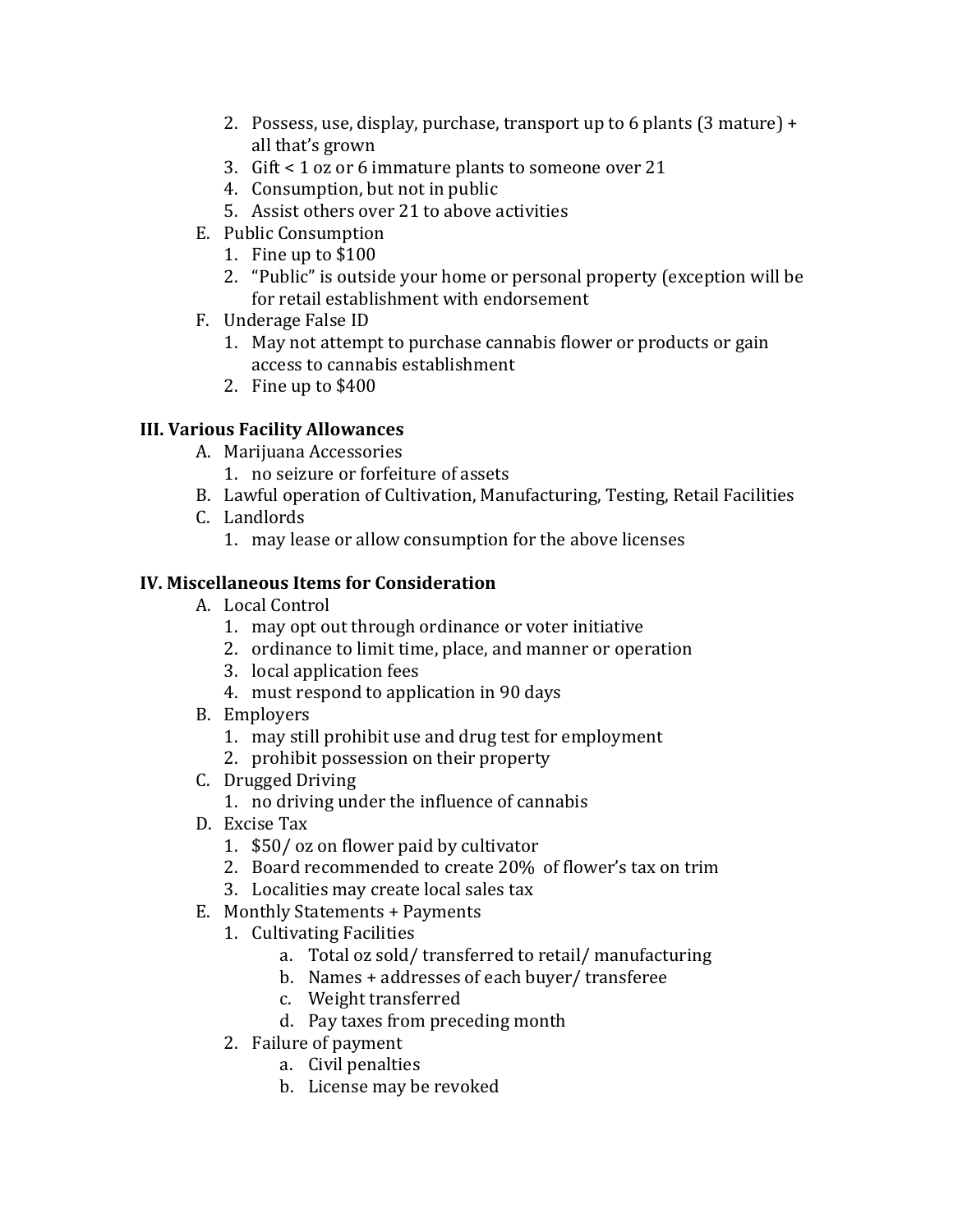## **V. Types of Products – The Effects of Consumption of Marijuana and It's Products**

A. You are not a medical practitioner so no medical advice

B. Effects of each strain will differ from person to person

C. Ways to Consume

1. Smoking

a. intoxication 1.5 – 4 hours long

b. euphoria by release of dopamine

c. relaxation

d. reduce pain

e. potential numbness/ tingling

f. reduce swelling

g. increase appetite

h. increased heartrate

i. possible anxiety or feelings of calm

j. possible decreased motivation or increased productivity

(depending on person and strain)

2. Vaping

a. heated below combustion, reduce consumption of fiberous materials, only consume cannabinoids

b. THC vaporized

3. Edibles

a. up to 2 hours to feel effects

b. "Start low, go slow"

c. heated in fat soluble substance – butter, coconut oil

d. liquids created using cannabis infused tinctures

4. Topicals

a. lotions, salves, balms, sprays, oils, creams

b. for rheumatoid arthritis, migraines, restless leg syndrome,

muscle stress

D. Indica Strains

1. Plants have wider leaves, shorter stature

2. shorter bloom time – 8 weeks

3. Customers may experience

a. relaxation

b. "body high" – numbness, tingly

c. sleepy

d. inflammation reducer/ pain reliever

E. Sativa Strains

1. Plants have narrower leaves, taller stature

2. longer bloom cycles  $\sim$ 10-12 weeks

3. Customers experience "head high" – energy, creativity, motivation

F. Withdrawal Symptoms

1.  $\sim$  9% of users become dependent

2. Experience: cravings, irritability, sleeplessness, decreased appetite,

anxiety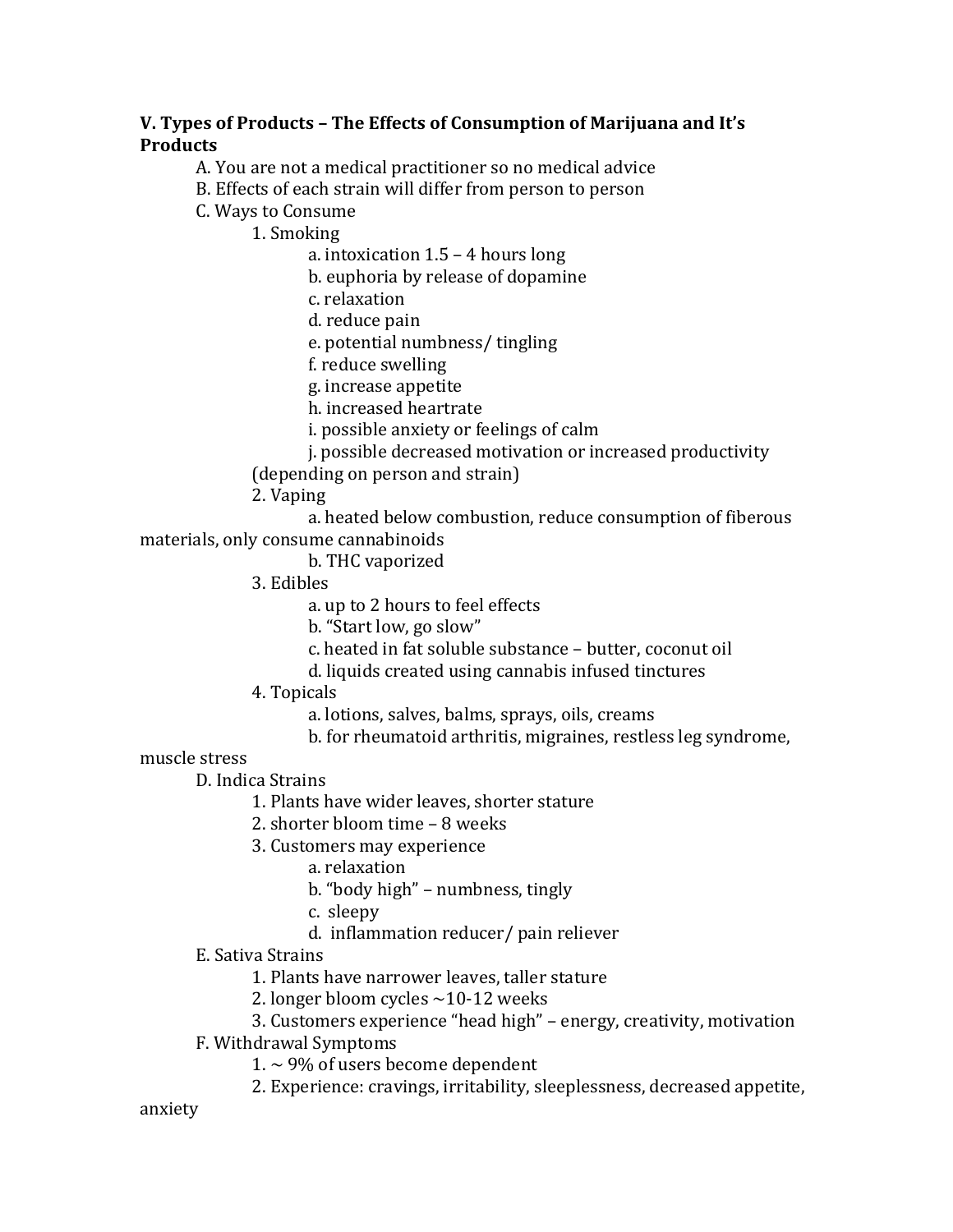## G. Identifying Impaired Individuals

- 1. red eyes
- 2. dilated pupils
- 3. dry mouth (cottonmouth)
- 4. slowed reaction time
- 5. quick to laugh
- 6. short term forgetfulness
- 7. distorted sense of time

# **VI. Prevent Someone from Consuming Illegally**

- A. Gov't issued state ID card, driver's license, passport to enter
- B. Post signs "No consumption on premises"
- C. Post signs indicating location of on-site consumption
- D. Approaching a customer
	- 1. Smile
	- 2. Point out signage
	- 3. If they continue, indicate they will be escorted out or notify police

# **Chapter 306: Regulation of Marijuana Industry**

# **I. Article 1: State Regulations vs. Local Control**

A. Statewide regs, but local options can be more stringent

- B. Licensing and Fees
	- 1. license required retail, cultivation, manufacturing testing
- C. Location
	- 1. at least 500' from schools, rec or youth centers, churches,
- correctional facilities

2. measured by shortest walking route from business's front door to sensitive area's boundary

- 3. grandfathered in if sensitive area locates after a business
- D. Building License Restrictions
	- 1. no comingling w liquor license
	- 2. local gov't protest allowed
	- 3. license tied to address relocation requires new license
- E. Personal License Restrictions

1. no felonies

2. alcohol sales to minors

3. misdemeanors w/in 5 years (controlled substance, violence against a person, a weapon, dishonesty, selling / distributing marijuana

F. License Conditions

1. individual

- 2. partnership (limited or LLC)
- 3. corporation
- 4. local gov't
- 5. only licensees my have direct or indirect financial interest
- 6. must be AK resident (PFD status)
- G. Application for New License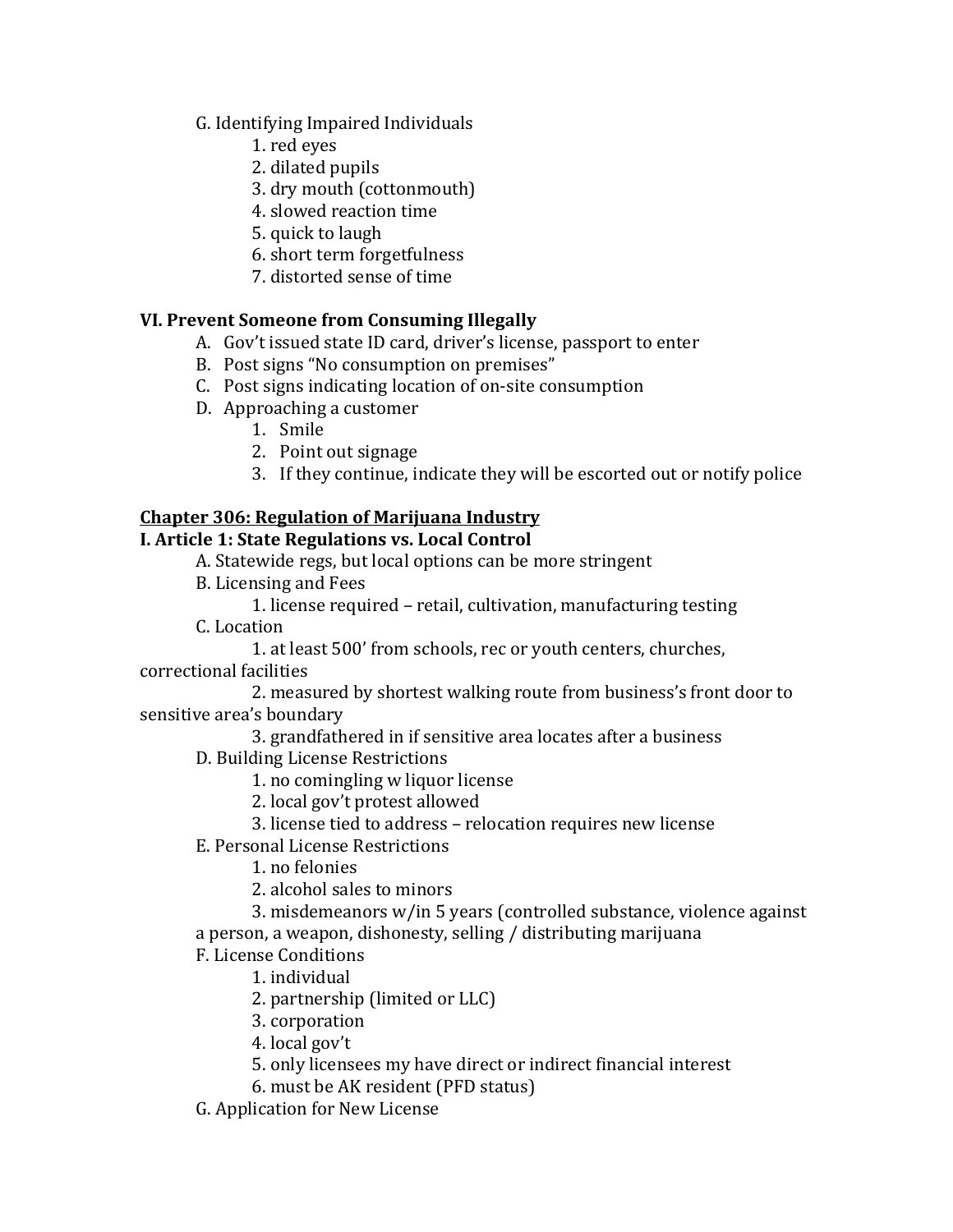1. Board created application

2. electronic initiation (can print and mail in)

3. Business name, address, + business license #

4. Name + personal info of licensees

5. Application + licensing fees

6. Fingerprint cards + fees

F. The board

1. give written notice to applicant, local government, community council, nonprofit community requesting notification

2. has 90 days to approve or deny

G. No Local Gov't

1. w/in 50 miles of local gov't  $\rightarrow$  petition signed by majority of residents in 1 mile radius

2. outside 50 miles  $\rightarrow$  2/3 residents w/in 5 miles of nearest post office H. Protest by Local Gov't

1. initial, renewal, or transfer license application  $\rightarrow$  can have local

protest

2. <60 days

- 3. may subject business to conditions, monitored by local gov't
- 4. may be public hearing

I. Application for Renewal

- 1 . Director send renewal application before May 1st via email link
- 2. must return application + license fees (\$1000 late fee)

3. due June 30th

4. delivery of expiration = Aug  $15<sup>th</sup>$ , actual expiration Aug  $31<sup>st</sup>$ 

J. Ownership Change

1. notify board w/in 10 days

2. if controlling interest changes, file new application

3. current owners must submit info re: creditors

4. current owner must also submit license renewal before or

concurrently

K. Application Procedure

1. start it electronically

2. post copy for 10 days at location + 1 other close conspicuous spot

3. publish announcement 1x/ week for 3 weeks in newspaper

a. name of applicant

b. name/ location of premise

c. type of license

d. comments/ objections may be submitted to the board

4. notify board of completion

L. Relocation of Licensed Premise

1. triggers new application

- 2. if closing current site, that license surrendered
- M. Denial of License Application

1. incomplete

2. violates location or personal restrictions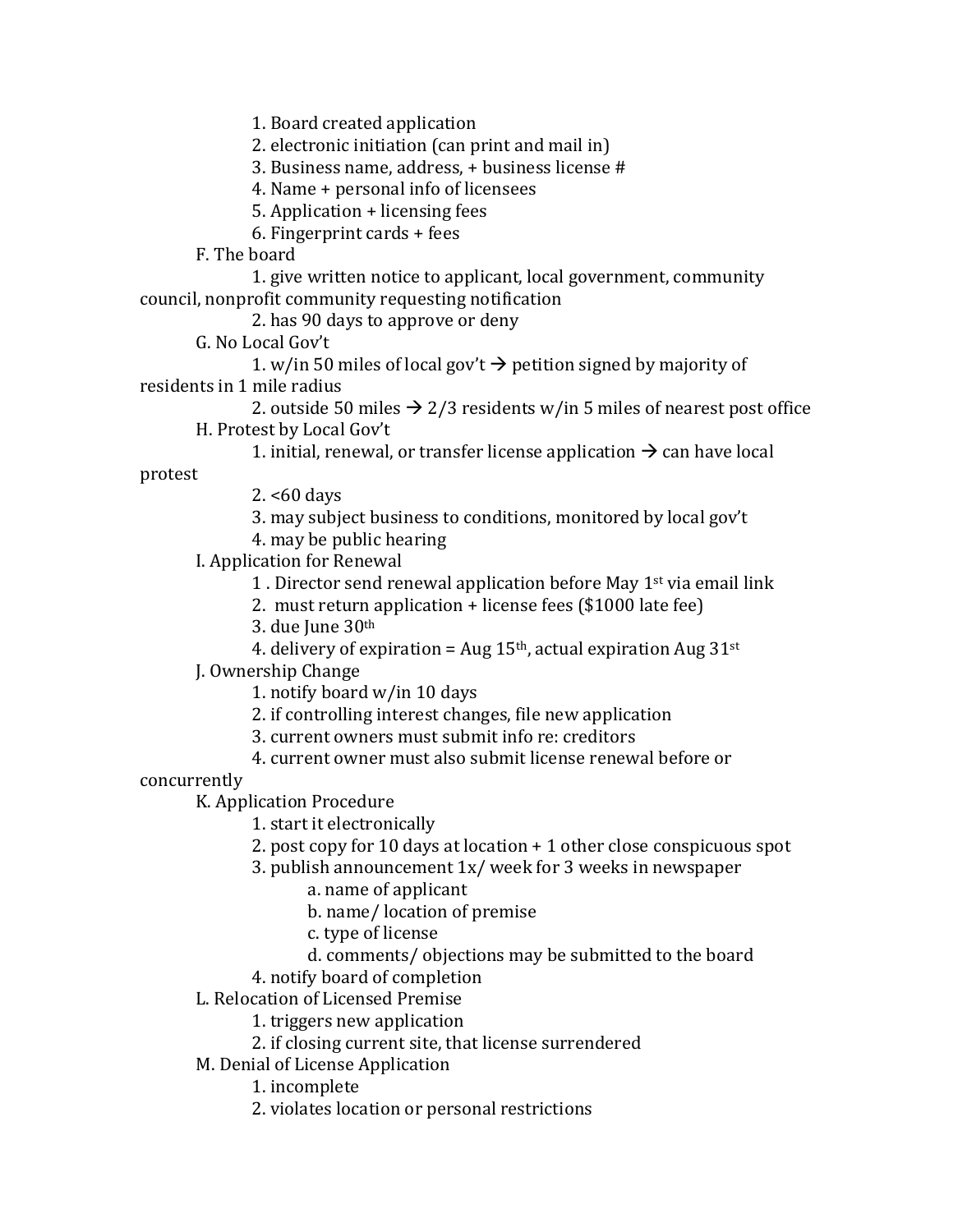3. prohibition due to local ordinance/ election

4. inadequate operating plan

- 5. license in operation that violates a condition of local gov't
- 6. delinquent taxes
- N. After Denial
	- 1. board must notify applicant in 15 days
	- 2. optional informal conference w/ director or board
	- 3. applicant may request formal hearing
	- 4. board may request Office of Administrative Hearings
	- 5. applicant may appeal to superior court
- O. Fees, Refunds
	- 1. new/ transfer application: \$1000
	- 2. renewal: \$600
	- 3. late renewal fee: \$1000
	- 4. change of business name, premise diagram, operating plan, new

product: \$250

5. all non-refundable

P. Annual License Lee

- 1. paid w/ application refundable
- 2. retail: \$5000
- 3. limited cultivation: \$1000
- 4. cultivation: \$5000
- 5. extraction only: \$1000
- 6. product manufacturing: \$5000
- 7. testing: \$1000
- 8. marijuana handler card: \$50

## **II. Article 2: Local Options**

- A. Ordinances + Elections
	- 1. Assembly or city council can create ordinance to prohibit sale or operation of any license type
	- 2. Ballot initiative may prohibit same
	- 3. Another ballot measure may reverse original opt out
	- 4. May not prohibit personal use/ possession
- B. Effect on Licenses of Restriction on Sales
	- 1. Board may not approve an application w/in boundary, extending 10 miles into unincorporated areas from that local gov't
	- 2. Currently held licenses void in 90 days after election certification
- C. Notice of Results of Local Option Election
	- 1. Local gov't clerk notifies board
	- 2. Post public notice of prohibition in central location
	- 3. Board will notify Department of Law + Department of Public Safety

## **III. Article 7: Operating Requirements for All Marijuana Establishments**

A. AK Marijuana Handler Card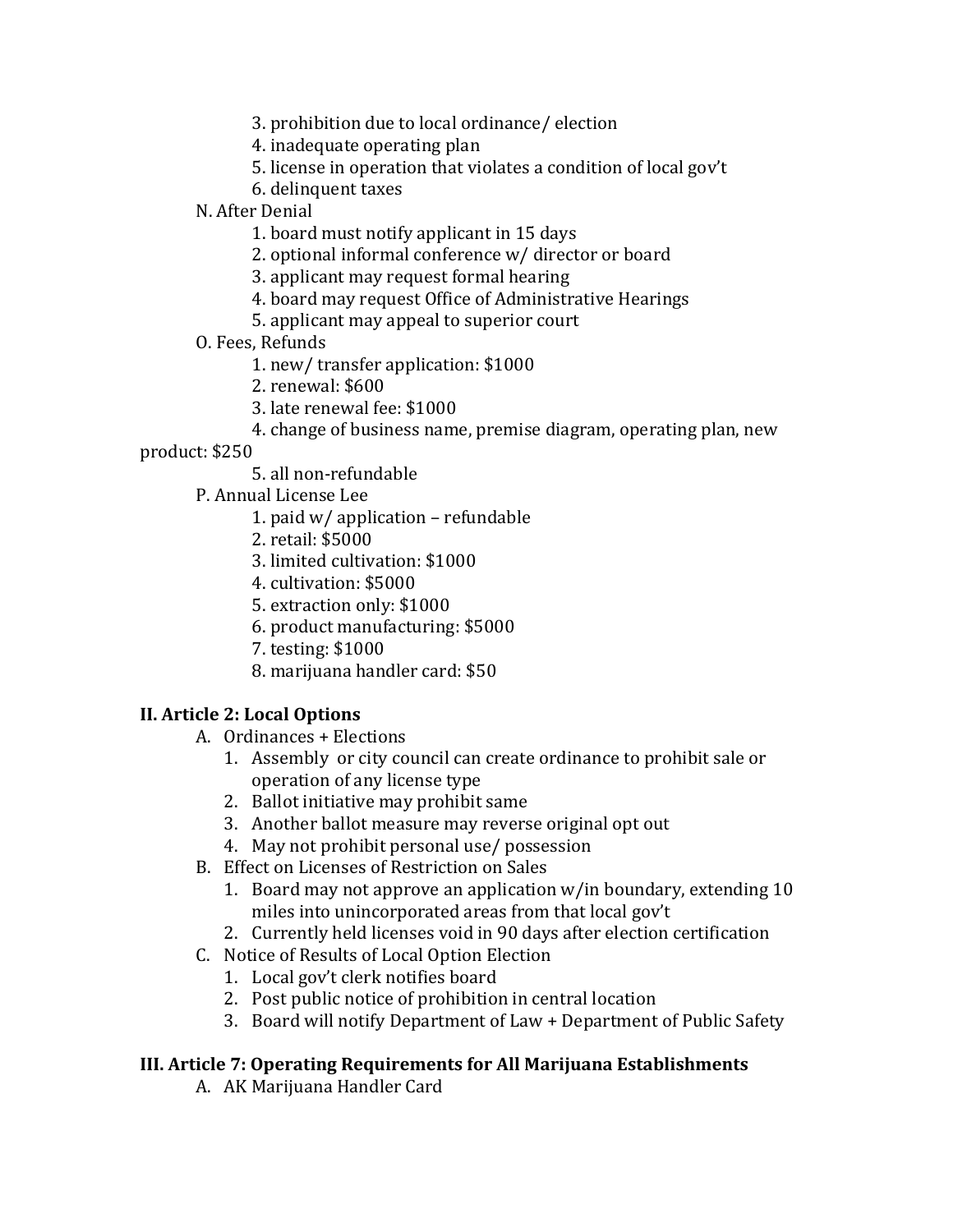- 1. All licensees, employees, agents who sell, cultivate, manufacture, test, transport, or check ID
- B. Obtain a Card
	- 1. Complete course
	- 2. Pass written test
	- 3. Submit course completion certificate to drector
	- 4. Valid for 3 years
	- 5. Renewal w/ passing another written test
	- 6. Card on person or copy in office on premises
- C. Licensed Premise
	- 1. Specific premise
	- 2. Adequate space
	- 3. Facilitate proper operation
	- 4. License conspicuously displayed on premise
- D. Premise Alteration
	- 1. No altering of floorplan w/o approval
	- 2. Drawing of change
	- 3. Conforms to local restrictions
	- 4. Local building permits acquired
	- 5. \$250 fee
- E. Restricted Access Areas
	- 1. Grown
	- 2. Processed
	- 3. Tested
	- 4. Stored
	- 5. Stocked
	- 6. "Restricted access area. Visitors must be escorted."
	- 7. 5 visitors/ escort w/ ID photograph badge
	- 8. Visitors must be over 21 (w/ ID) + visitor ID badge
- F. Security Alarm Systems/ Lock Standards
	- 1. Everyone must display badge
	- 2. Requirements
		- a. Exterior lighting
		- b. Security alarm
		- c. Continuous monitoring
		- d. Procedures to prevent diversion
		- e. Prevent loitering
		- f. Additional security devices described
		- g. Actions for law enforcement alerts
	- 3. Commercial exterior locks
- G. Video Surveillance
	- 1. Each restricted access area + entrance
	- 2. Clearly ID individuals inside/ w/in 20' outside the entrance
	- 3. Point of sale
	- 4. Cultivation
	- 5. Manufacturing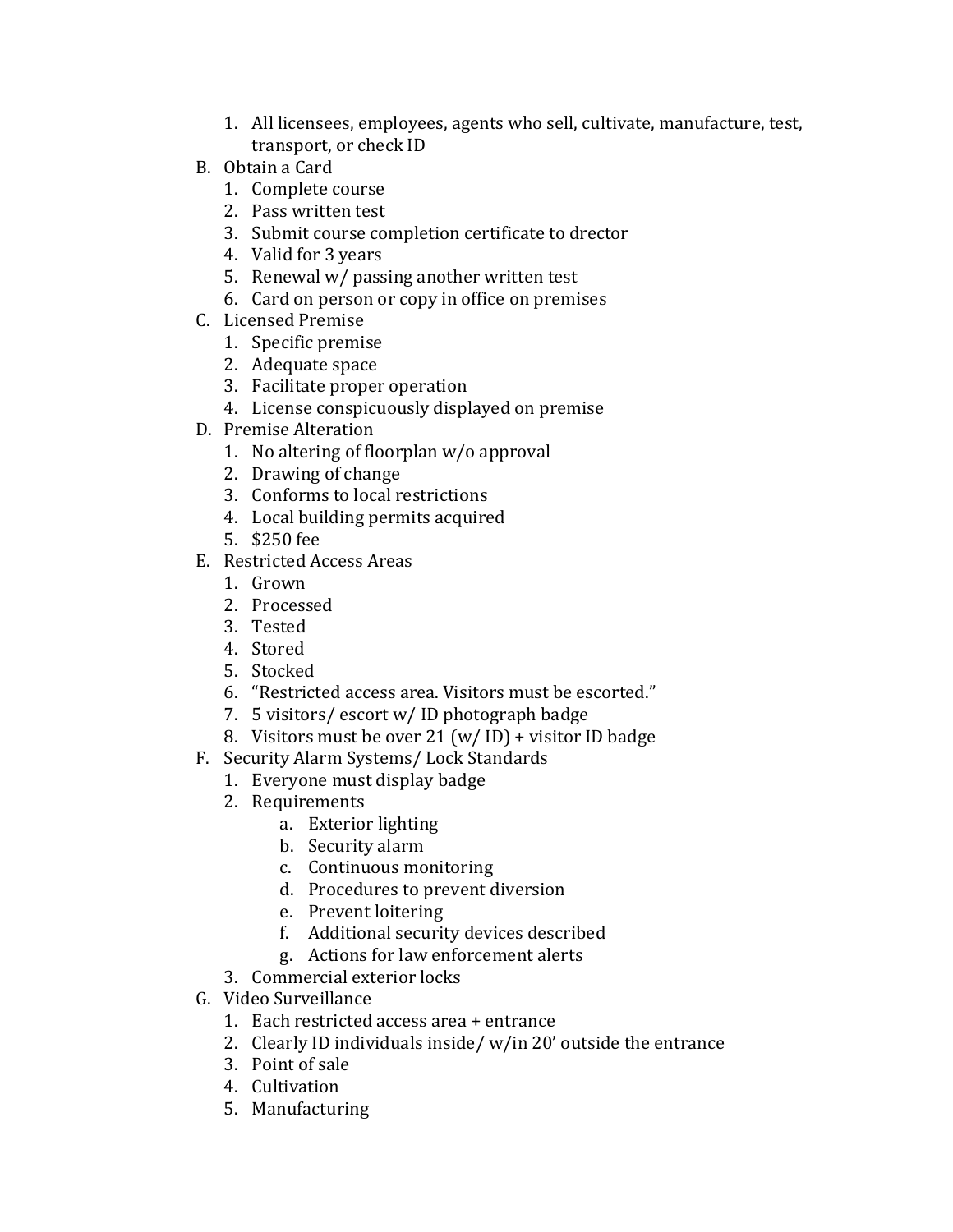- 6. Equipment + records secured
- 7. Preserved minimum of 40 days
- H. Inspection of Licensed Premises
	- 1. By director, employee, agent of the board, officer for enforcement
	- 2. Fire department or other health & safety agency
	- 3. Inspection of premises, qualification of personnel, methods of operation, business and financial records, marijuana inventory tracking system, policies, and purposes of any marijuana establishment and of any applicant for a marijuana establishment license
- I. Marijuana Inventory Tracking System
	- 1. Must share information w/ state's system
	- 2. All cannabis delivered must be weighed on a certified scale
- J. Health and Safety Buildings
	- 1. Inspection by fire department, building inspector, or code enforcement officer
- K. Death and Safety Contamination
	- 1. No illness/ open wounds
	- 2. Toilet facilities
	- 3. Handwashing facilities
	- 4. Proper waste disposal
	- 5. Toxic cleaning agents/ pesticides chemicals identified + stored
- L. Health and Safety Storage
	- 1. Products stored to reduce undesirable microorganisms or pests
	- 2. Expired or improperly stored product destroyed
- M. Health and Safety Waste Disposal
	- 1. Plant waste
	- 2. Samples
	- 3. 3 days notice of destruction
	- 4. Records kept
	- 5. Rendered unusable by grinding + mixing w/ other compostable or non-compostable materials
- N. Standardized Scales
	- 1. Certified scales (AK Weights and Measures Act)
	- 2. Maintain registration and inspection reports
- O. Transportation
	- 1. Cultivation  $\rightarrow$  cultivation, manufacturing, retail, testing
	- 2. Manufacturing  $\rightarrow$  manufacturing, testing, retail
	- 3. Testing  $\rightarrow$  back to owner, another testing lab
	- 4. Retail  $\rightarrow$  retail
- P. Originating Establishment
	- 1. Prepares, packages, secures product
	- 2. Records in tracking system
		- a. Type
		- b. Weight
		- c. Transporter name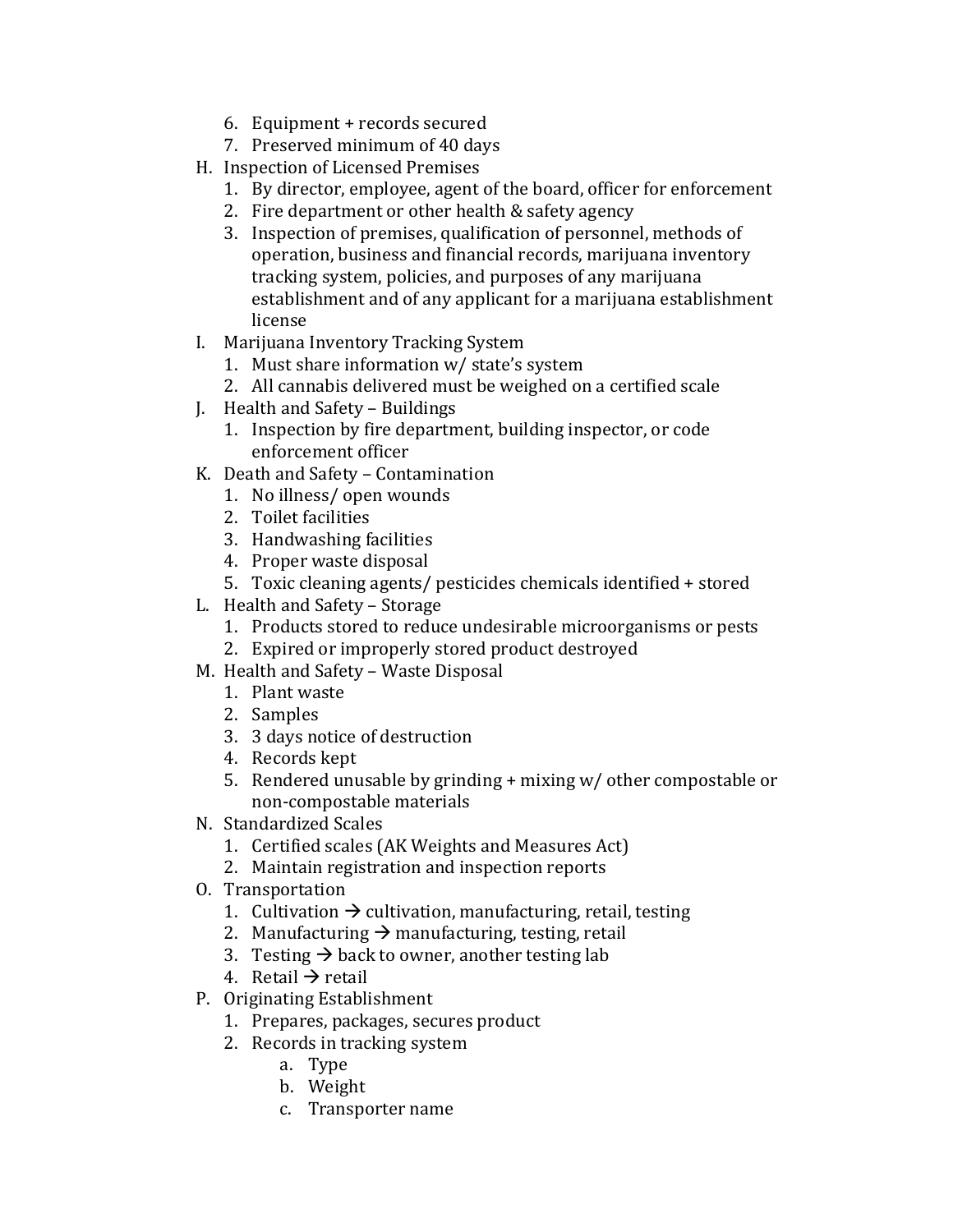- d. Time of departure/ expected delivery
- e. Make, model, license plate of vehicle
- 3. Prepares manifest
- 4. All must have Handler Cards
- Q. Product in Transport
	- 1. Sealed, unopened package in locked, secured compartment
	- 2. Direct routes
	- 3. Recipient uses tracking system to report type and weight
	- 4. May not accept w/ out manifest
- R. Business Records
	- 1. Account for each business transaction for 4 years (6 months on premise)
	- 2. Employee list and handler permit #
	- 3. Business contact for vendors w/ video surveillance
	- 4. Adverting/ marketing
	- 5. Diagram w/ restricted access areas
	- 6. Visitor log
	- 7. Tax records
	- 8. Inventory tracking
	- 9. Transportation records
	- 10. Loss = license violation

#### **IV. Article 3: Retail Marijuana Sales**

- A. Retail Marijuana Store License Required
	- 1. No one may sell w/o a license
	- 2. Must submit an application
	- 3. No ownership/ interest in testing facilities
- B. Retail Privileges
	- 1. Sell marijuana or products purchased from cultivator or product manufacturing facility
	- 2. Store products on premise
	- 3. w/ prior board approval, permit consumption in designated area
	- 4. may reuse service to anyone
- C. Retail Prohibited Acts
	- 1. No sales
		- a. to under 21
		- b. intoxicated people
		- c. unlabeled products
		- d.  $> 1$  oz
		- e. Over the internet
		- f. Expired product
	- 2. No business between 5-8 am
	- 3. No consumption on site w/out endorsement
	- 4. No free or sample products
	- 5. No alcohol
- D. Retail Application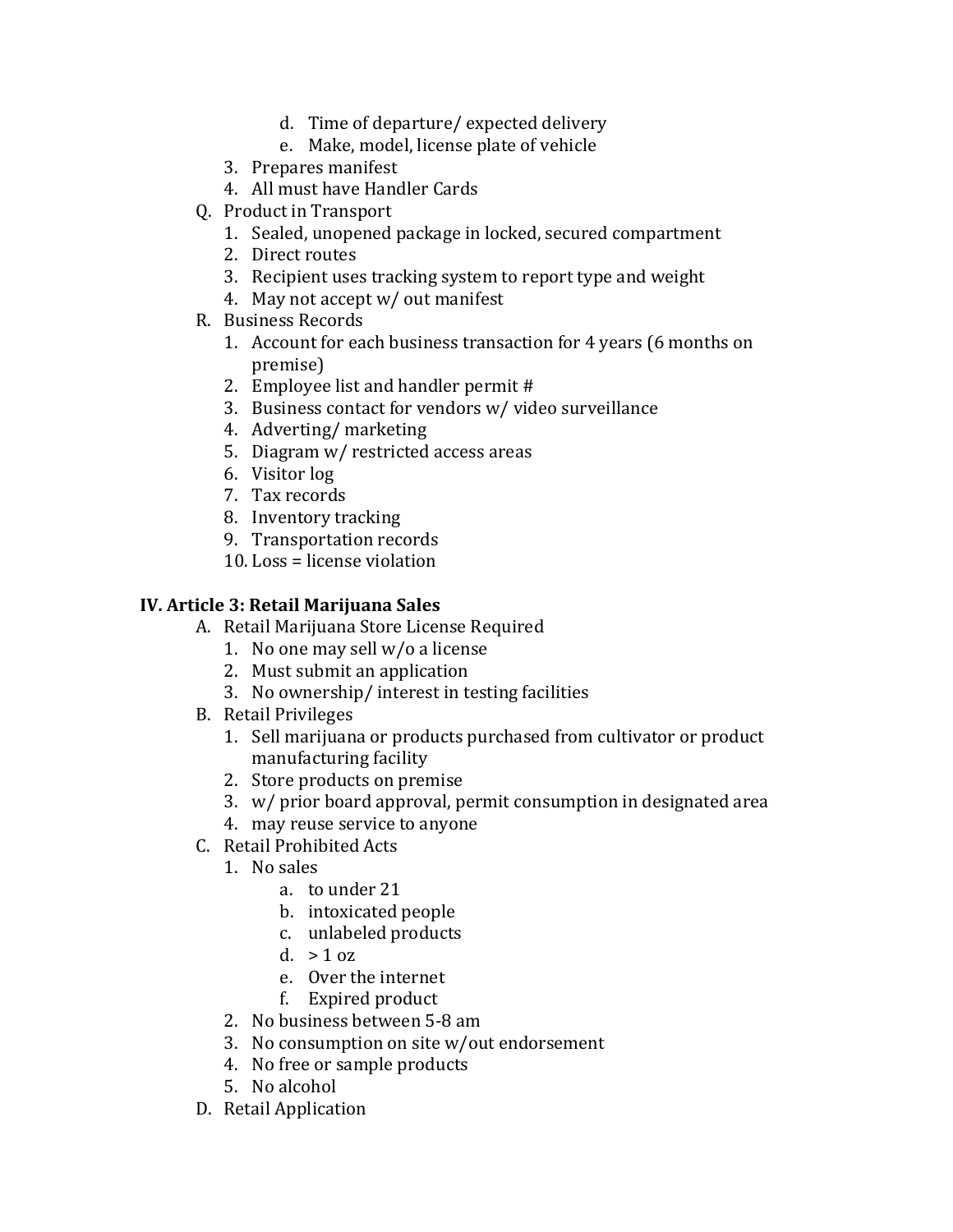- 1. Food safety permit
- 2. Operating plan
- 3. How products are displayed and sold
- E. Marijuana Handler Permit Required
	- 1. Each licensee, employee, or agent on licensed premise
	- 2. Card must be on person or copy on file in office
- F. Marijuana Inventory Tracking System
	- 1. Obtain products  $\rightarrow$  enter identification info
	- 2. All cannabis/ products identified + tracked from acquisition to sale, transfer, or disposal
	- 3. End of day reconcile POS sales to inventory tracking
- G. Packaging
	- 1. Tested product
	- 2. Exit bag: opaque, re-sealable, child-resistant packaging
- H. Labeling
	- 1. Store name or logo & license #
	- 2. Total THC content
	- 3. "Marijuana has intoxicating effects and may be habit forming and addictive."
	- 4. "Marijuana impairs concentration, coordination, and judgement. Do not operate a vehicle or machinery under its influence."
	- 5. "There are health risks associated with consumption of marijuana."
	- 6. "For use only be adults 21 and older. Keep out of the reach of children."
	- 7. "Marijuana should not be used by women who are pregnant or breast feeding."
- I. Daily Sales Limits
	- 1. 1 oz flower
	- 2. 7 g concentrate
	- 3. 5600 mg THC in edibles or other products
- J. Signage
	- 1. Up to 3 signs w/ business name
	- 2. Each up to 4800 square inches
	- 3. In public right of way
	- 4. In window or attached to premises
- K. Advertising Restrictions
	- 1. Nothing false/ misleading
	- 2. No excessive consumption
	- 3. No curative or therapeutic effects
	- 4. Same warnings as on package
	- 5. No one under 21 in ad
	- 6. No object or character appealing to children
	- 7. No placement w/in 1000' of
		- a. Child-centered activities
		- b. Substance abuse treatment facility
	- 8. No on or in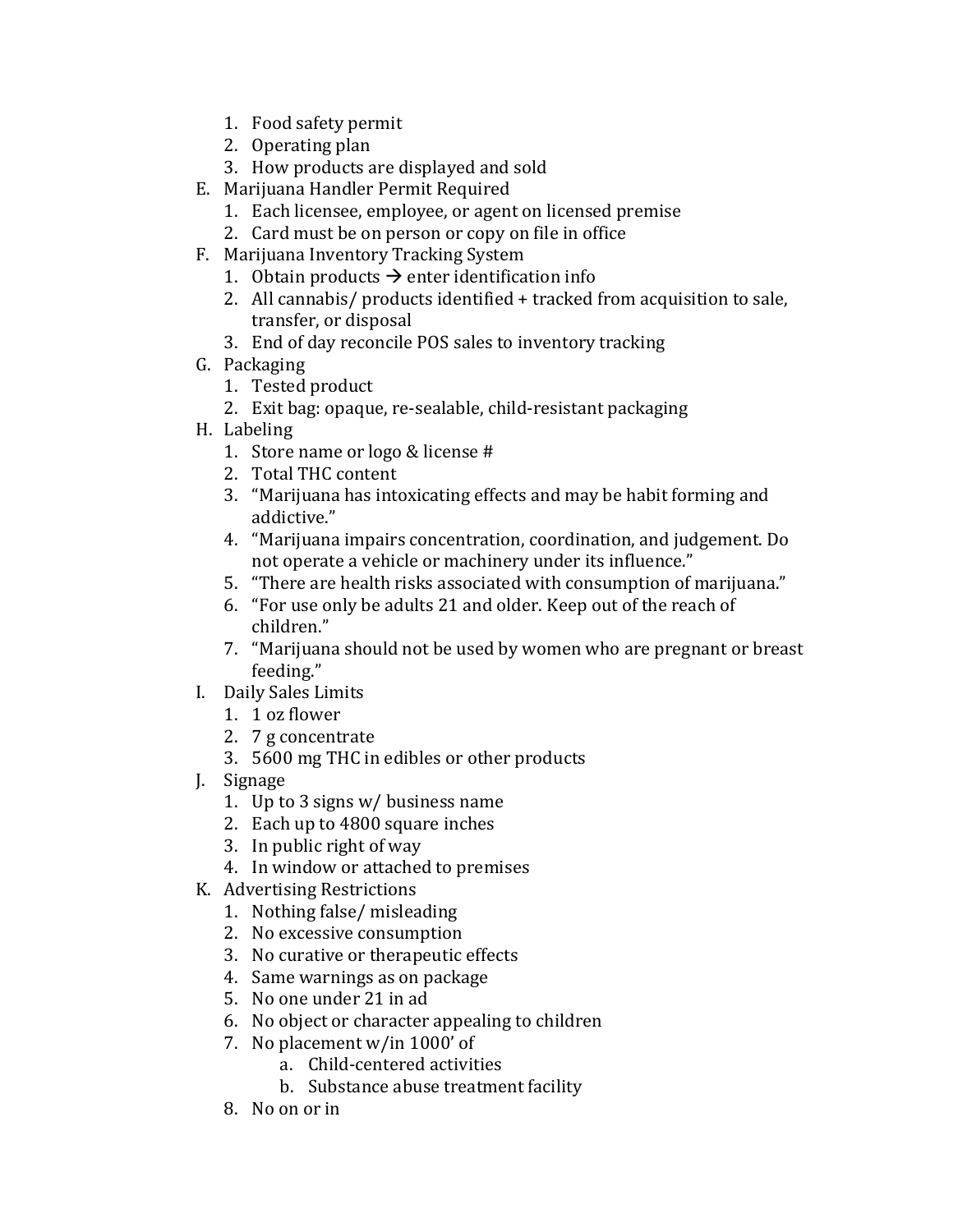- a. Public transportation
- b. Publicly owned/ operated property
- c. Post-secondary education campus
- L. Promotions
	- 1. No coupons
	- 2. No games/ competitions
- M. Access Restricted at Retail Marijuana Store
	- 1. 21 and over only, ID required
	- 2. Posted sign  $\left($  <12" x 12" letter <  $\frac{1}{2}$ " + contrasting w/ background)
	- 3. Anywhere cannabis is stocked or dispensed is restricted
- N. Identification
	- 1. Check for valid ID, unaltered, unexpired state (or Canada) issued
		- a. Driver's license
		- b. Instructional permit
		- c. ID card
		- d. Passport
	- 2. Examine Card Feel Edges
		- a. Most are 30 mil PVC card have smooth, uniform edges
		- b. Bend card slightly
			- i. Shouldn't separate or buckle
			- ii. Fake ones are laminated and may come unglued
	- 3. Examine Card Foils + Holograms
		- a. Flash in and out in the light should not be constantly on
		- b. Icons usually state crest, shape, or name
	- 4. Examine Card Microprint
		- a. Most states have it
		- b. Naked eye it looks like a solid line (that's what fakes have)
		- c. 10x magnification you can read readable writing
	- 5. Study the Cardholder
		- a. Make sure the person on the ID is same as person in front of you
		- b. Careful for relatives who look similar
	- 6. Ask Cardholder Information on ID
		- a. Zip code
		- b. Height/ weight
		- c. ID  $#$  although if the person knows this too well, they may have memorized it for this purpose
		- d. Ask if they have another ID w/ name on it. Even a credit card can help
	- 7. Have a Manager Look at It
		- a. If person asks for it back or acts anxious, it's probably fake
		- b. If it's real, they probably won't have a problem with it

## **V. Article 4: Cultivation Facilities**

A. Cultivation License Required

1. No sales to retail w/out license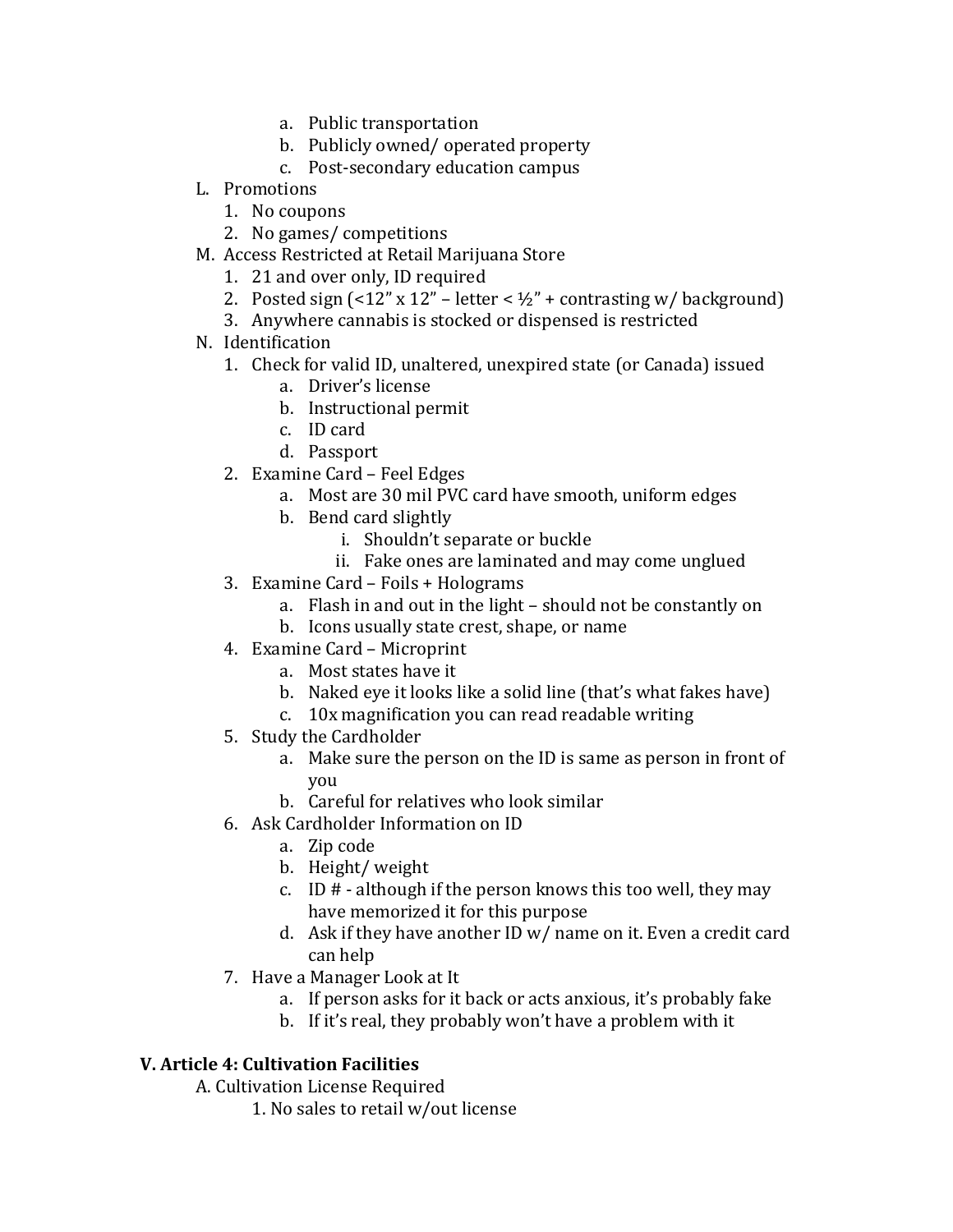2. must submit application

- 3. standard license (unlimited size)
- 4. limited license (<500' cultivation space)
- B. Cultivation Privileges
	- 1. cultivate, store, package, etc
	- 2. sell to retail, another cultivation, or manufacturer
	- 3. samples to testing lab

4. transport cannabis

- 5. in house testing (for own use only)
- 6. samples for negotiating sales
- C. Stacked Licenses
	- 1. Separate rooms w/ secure door
	- 2. each license adheres to specific regulations
	- 3. Signage for concentrate production
- D. Cultivation Prohibitions
	- 1. No consumption on premise (20' buffer)
	- 2. Can't treat/ adulterate w/ chemicals to alter appearance, weight, or

odor

- 3. no extractions for concentrates w/o license
- 4. no sales of unlabeled, unpackaged product
- E. Application Operating Plan
	- 1. size of cultivation
		- 2. growing medium
		- 3. fertilizers, chemicals, gases  $(CO<sub>2</sub>)$ , delivery systems
		- 4. irrigation/ waste disposal
		- 5. odor control
	- 6. testing protocols

F. Restricted Access Area

- 1. Indoor secured w/ rigid walls, roof, doors
- 2. Outdoor non-rigid greenhouses, open land fully enclosed w/

physical barrier (>6')

G. Inventory Tracking System

1. Tracking # assigned to each plant over 8"

2. Harvest batched of distinct strains of flower/ trim packaged up to 5

lbs get distinct tracking #

3. Clone batch tracking up to 50 plants get distinct tracking #

- H. Sales + Transport
	- 1. tracked in system
	- 2. manifest created to transport
- I. Health + Safety
	- 1. anyone in contact w/ cannabis
		- a. wears clean clothing
			- b. protective apparel
		- c. good sanitation + health habits

J. Certified scales must be used

K. Laboratory Testing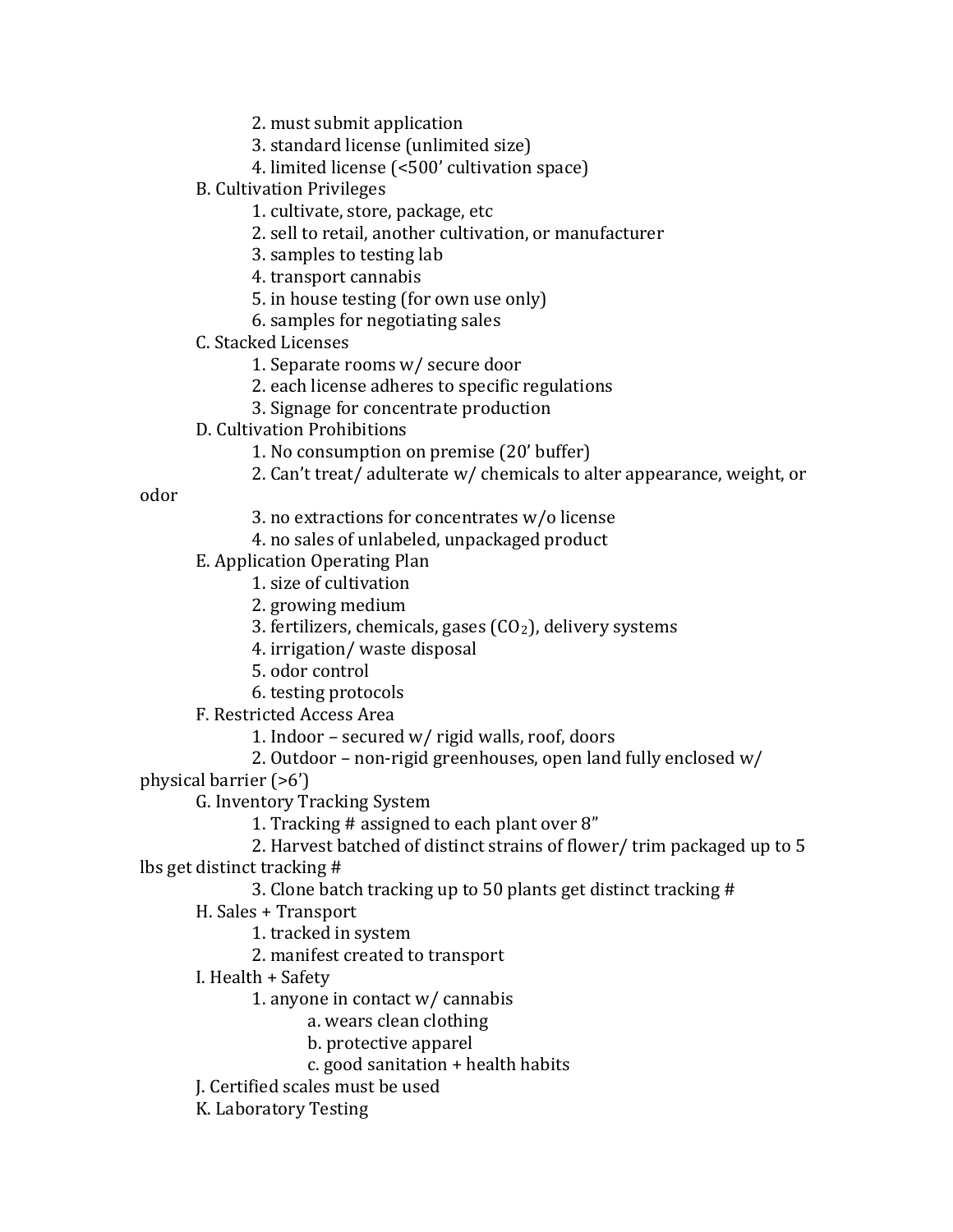1. random sampling

- 2. designated individual prepares signed statement
- 3. segregate batch until results determined
- L. Sample Documentation
	- 1. Amount
		- a. 3.5 g/ strain
		- b. up to 1 oz total
	- 2. Store or manufacturer
	- 3. disposal of expired returned samples
- M. Random Sampling
	- 1. growing medium
	- 2. soil amendments
	- 3. fertilizers
	- 4. crop production aids
	- 5. pesticides
	- 6. water
- N. Packaging Marijuana
	- 1. to retail store
		- a. 1 oz or less/ package for resale
		- b. up to 5 lb/ package (wholesale) for retail repackaging
	- 2. to product manufacturing facility up to 5 lb
	- 3. all packages must have tracking label
- O. Transport of Product
	- 1. labeled, sealed, tamper-evident shipping container
	- 2. transport manifest
- P. Resale Cultivation Labeling
	- 1. 5 warnings on label
	- 2. name + license # of cultivation
	- 3. testing lab
	- 4. harvest batch #
	- 5. net weight of package contents
	- 6. pesticides, fungicides, herbicides used
- Q. Wholesale Cultivation Labeling Test Results
	- 1. cannabinoid potency profile (last 3 months)
	- 2. microbial testing
	- 3. residual solvent testing
	- 4. mold, mildew, filth
	- 5. herbicides, pesticides, fungicides
	- 6. harmful chemicals
- R. Marijuana Tax
	- 1. monthly reports to Department of Revenue
	- 2. \$50/ oz on all sold or provided as a sample

#### **VI. Article 5: Marijuana Product Manufacturing Facilities**

- A. License Required
	- 1. standard product manufacturing facility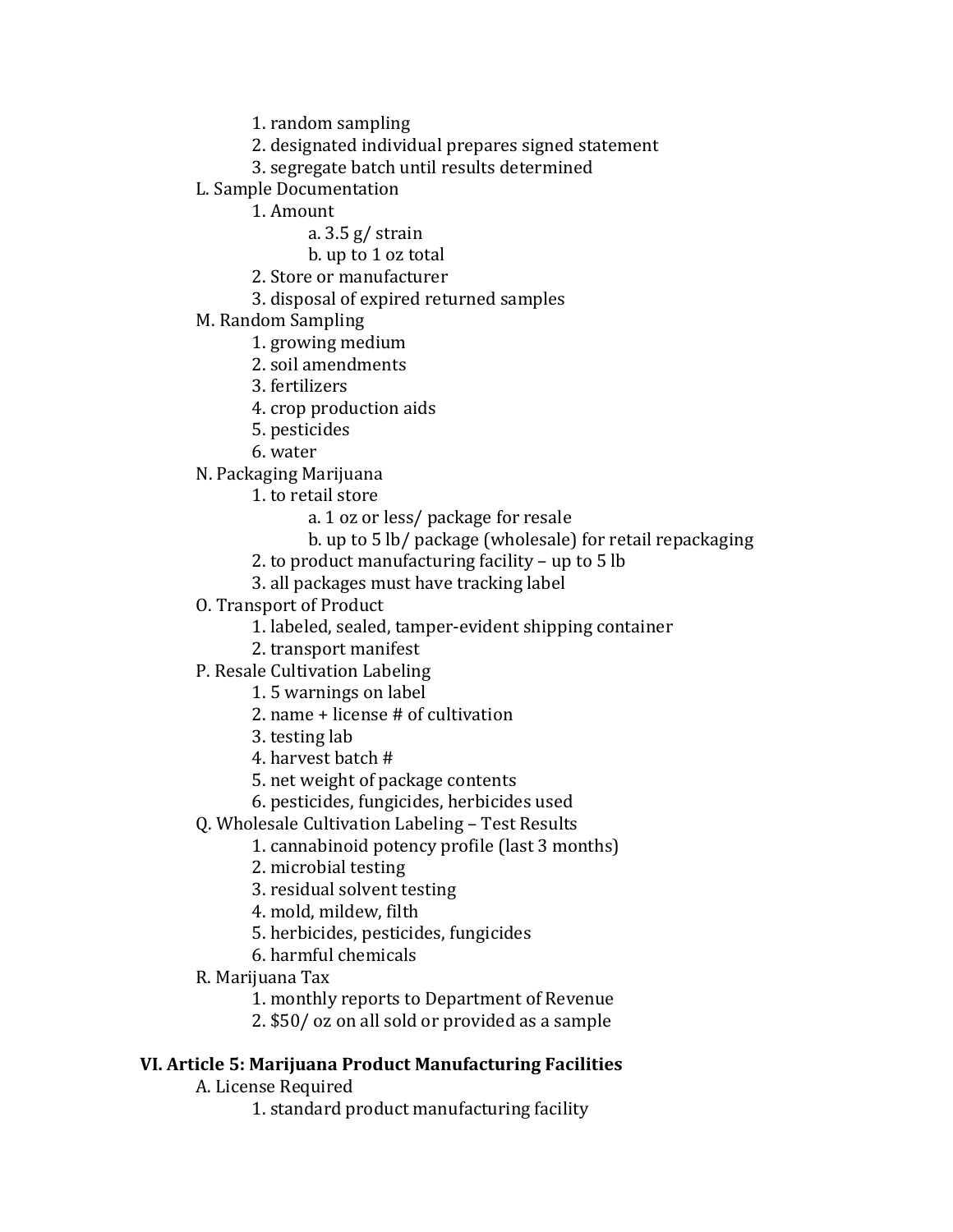- 2. concentrate manufacturing facility (extracts only)
- B. Manufacturing Privileges
	- 1. Purchase from cultivation or another manufacturer
	- 2. extract concentrates
	- 3. manufacture products
	- 4. store inventory
	- 5. sell to retail
	- 6. transport product
	- 7. provide samples for sale negotiations
	- 8. in-house testing
- C. Prohibitions
	- 1. no direct sales to customers
	- 2. no sales of product out of compliance
	- 3. no consumption on premises
	- 4. manufactured products must not
		- a. be adulterated food/ drink
			- b. closely resemble familiar food/ drink
			- c. be packaged to look like candy or appeal to children
- D. Application
	- 1. food safety permit (if required)
	- 2. diagram of proposed license premise including in house testing +

storage

- 3. operating plan
	- a. equipment, solvents, gases, chemicals + rocesses used
	- b. packaging
	- c. sample labels
	- d. waste disposal
	- e. each product described
- E. Required Training Cards
	- 1. Marijuana Handler's Permit Card
	- 2. Food Safety Worker Training
- F. Restricted Access
	- 1. Video surveillance
		- a. concentrate production
		- b. product manufacturing
		- c. storage
		- d. waste destruction
	- 2. Storage
		- a. moisture + temperature controlled
		- b. protected from pests + vermin
- G. Tracking System
	- 1. use in manufacturing
	- 2. disposal of expired products
	- 3. sale or transfer of product in and out
- H. Health and Safety Standards
	- 1. AK Food Safety Code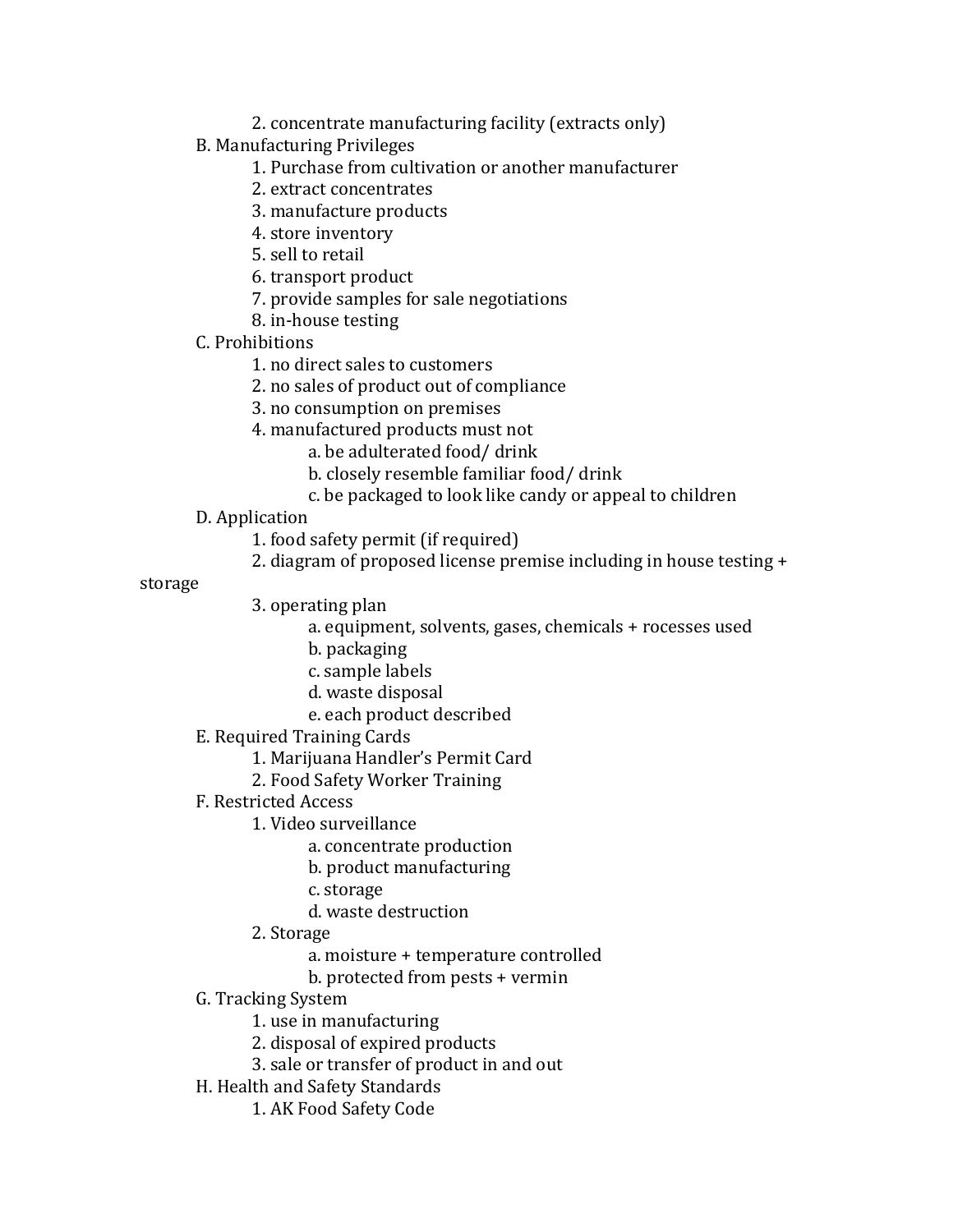2. Local kitchen standards for retail food

I. Laboratory Testing

1. random sample of each manufactured production lot

2. designated individual prepares statement for testing lab + business records indicating randomness

3. transport sample in compliance with regs

4. results part of business record

5. if transport unfeasible, alternative testing allowed

J. Concentrate Production Plans

1. standard operating procedures

2. good manufacturing practices

- 3. safety plan
- 4. training plan

K. Concentration Production

1. water-based concentrate  $\rightarrow$  water, ice, dry ice

2. food-based concentrate  $\rightarrow$  propylene glycol, glycerin, butter, olive oil, butter, coconut oil

3. solvent based concentrate  $\rightarrow$  N-butane, isobutene, propane,

heptane, other board approved solvents

- 4. closed loop
- 5. proper ventilation

6. control all sources of ignition

L. Closed Loop System

1. in compliance w/ manufacturer's pressure ratings

2. CO2 at least 99% pure

3. trained personnel

4. engineer certified commercial manufacture, safe for use, built to

code

5. fire code official must approve

M. Concentrate Production

1. keif, hashish, bubble hash, infused butter, oils, fats made from heat, screens, presses, steam distillation, ice water (no solvents)

N. Potency Limits

1. single serving = 5 mg THC

2. single package = 50 mg THC evenly distributed

O. Packaging Marijuana Products

1. no images targeting children

2. protect from contamination/ no toxins into product

3. multiple servings must have demarcations for each serving

4. liquids must indicate # servings

P. labeling Marijuana Products

1. name of licensed testing lab + results

2. name/ license # of manufacturing facility

3. net weight

4. cannot label "organic"

5. 5 standard warning statements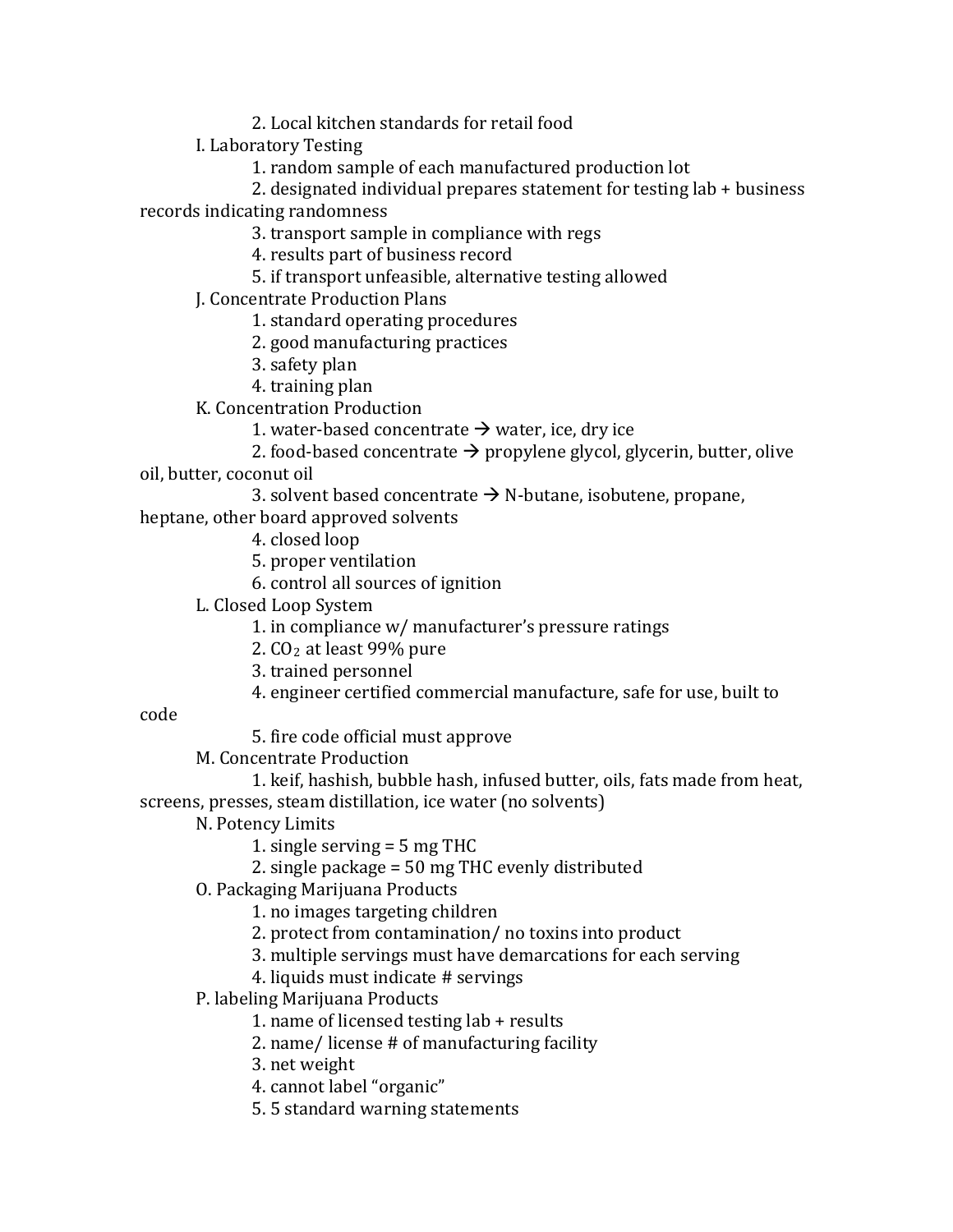Q. Packaging for Transport

- 1. Tracking label for inventory control
- 2. Same transport requirements
	- a. high + low % cannabinoids for last 3 months
	- b. testing: microbial, solvents, mold, mildew, herbicides,

pesticides, fungicides, chemicals

3. If no contaminant testing done, it must state this

## **VII. Article 6: Marijuana Testing Facility**

- A. Applicability
	- 1. to anyone testing for business or personal use for money or for free 2. not intended for in-house use
- B. License Required
	- 1. no one may provide testing service or test results w/o a license
	- 2. standard application procedure from Article 1
	- 3. cannot hold or have financial interest in any other marijuana

license

- C. Testing Facility Privileges
	- 1. any amount of cannabis slower + product on premises is allowed provided the inventory tracking system documents their presence for testing
- D. Testing Prohibitions
	- 1. no financial interest in any other marijuana business
	- 2. sell or transfer marijuana flower or product to a customer, w/ or
- w/o compensation
	- 3. no consumption on licensed premises
	- E. Application for Testing License
		- 1. standard application in Article 1
		- 2. operating plan must also include
			- a. each test offered
			- b. standard operating procedure for each test
			- c. acceptable range of results for each test
	- F. Approval of Testing Facility
		- 1. THC, THC-A, CBD, CBD-A, CBN potency
		- 2. harmful microbials (E. coli, salmonella)
		- 3. residual solvents
		- 4. poisons, toxins
		- 5. harmful chemicals
		- 6. dangerous molds, mildew, filth
		- 7. pesticides
	- G. Competency Determination
		- 1. on-site inspection
		- 2. demonstrate testing proficiency
		- 3. qualifications of personnel
		- 4. standard operating procedure for each testing methodology
		- 5. proficient testing results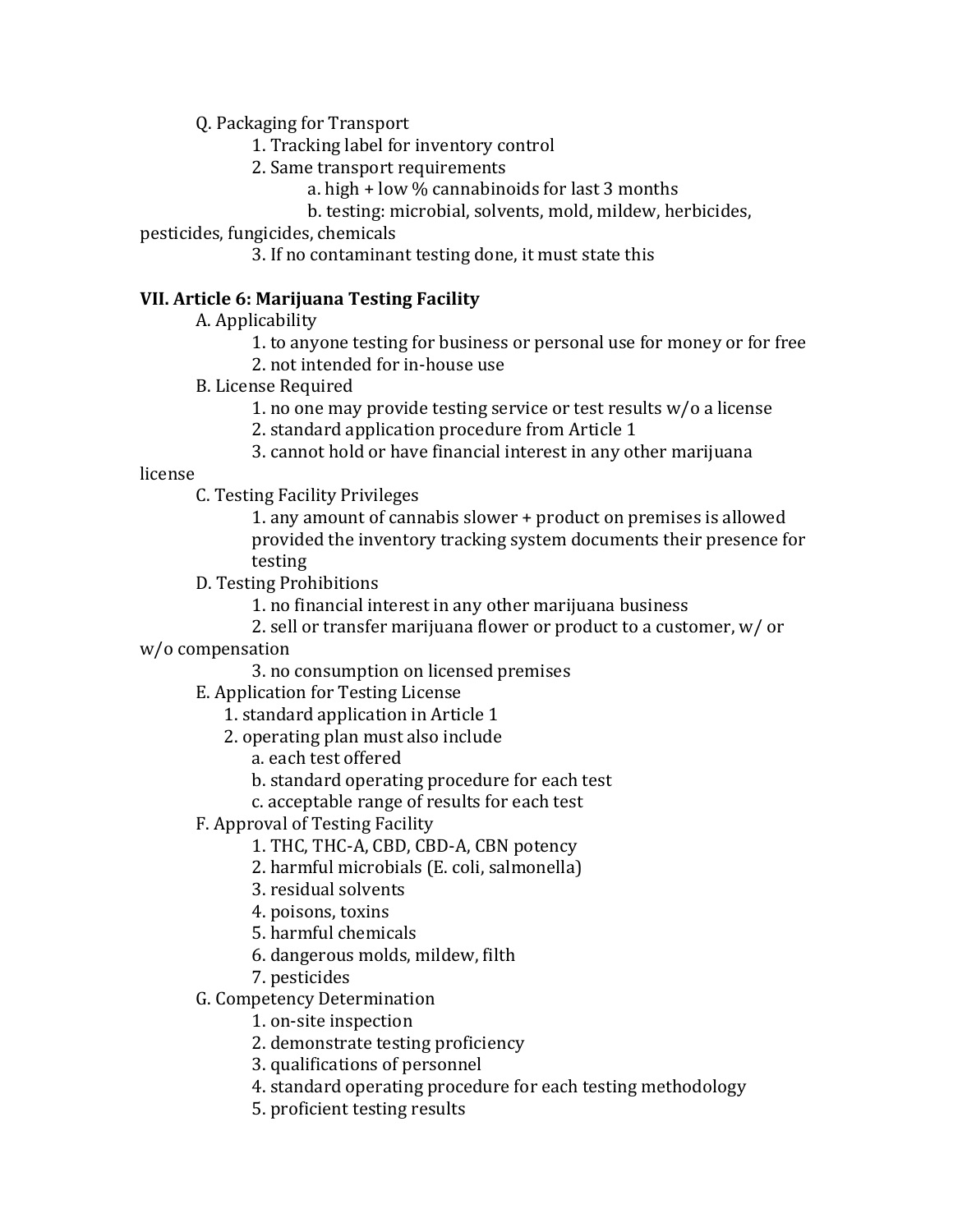6. quality control + assurance

7. security

8. chain of custody

9. specimen retention

10. space

11. records

12. reporting of results

H. Proficiency Testing Program

1. Potential testing applicant must analyze test samples w/ same procedures, same # replicate analysis, standards, testing analysts, + equipment

2. Proficient = 80% positive ID of target analytes w/ quantitative

results

3. Any false positive = not proficient

4. Use in initial + renewal of license

I. Scientific Director

1. Doctorate + 2 years lab experience

2. Master's + 4 years lab experience

3. Bachelor's + 6 years lab experience

4. oversees/ directs scientific methodology

5. ensures lab achieves + maintains quality standards

6. supervises all lab staff

J. Testing Methodology guidelines

1. The American Herbal Pharmacopoeia's *Cannabis Inflorescence: Standards of Identity, Analysis, and Quality Control, Revision 2014*

*2.* The United Nations Office on Drugs and Crime's *Recommended Methods for the Identification and Analysis of Cannabis and Cannabis Products: Manual for Use by National Drug Analysis Laboratories, dated 2009*

K. Standard Operating Procedure – how to perform each test + their minimum standards

1. sample preparation for each matrix tested

2. reagent, solution, and reference standard preparation

3. instrument setup

4. standardization of volumetric reagent solutions

5. data acquisition

6. calculation of results

7. identification criteria

8. quality control frequency

9. quality control acceptance criteria

10. corrective action protocol

L. Potency Test

1. Concentration potency of cannabis flower, concentrate, or product

for: THC, THC-A, CBD, CBD-A, CBN

2. # mg cannabinoids in marijuana products

3. must be w/in 20% of manufacturer's target for homologous

consistency of product

M. Other Required Testing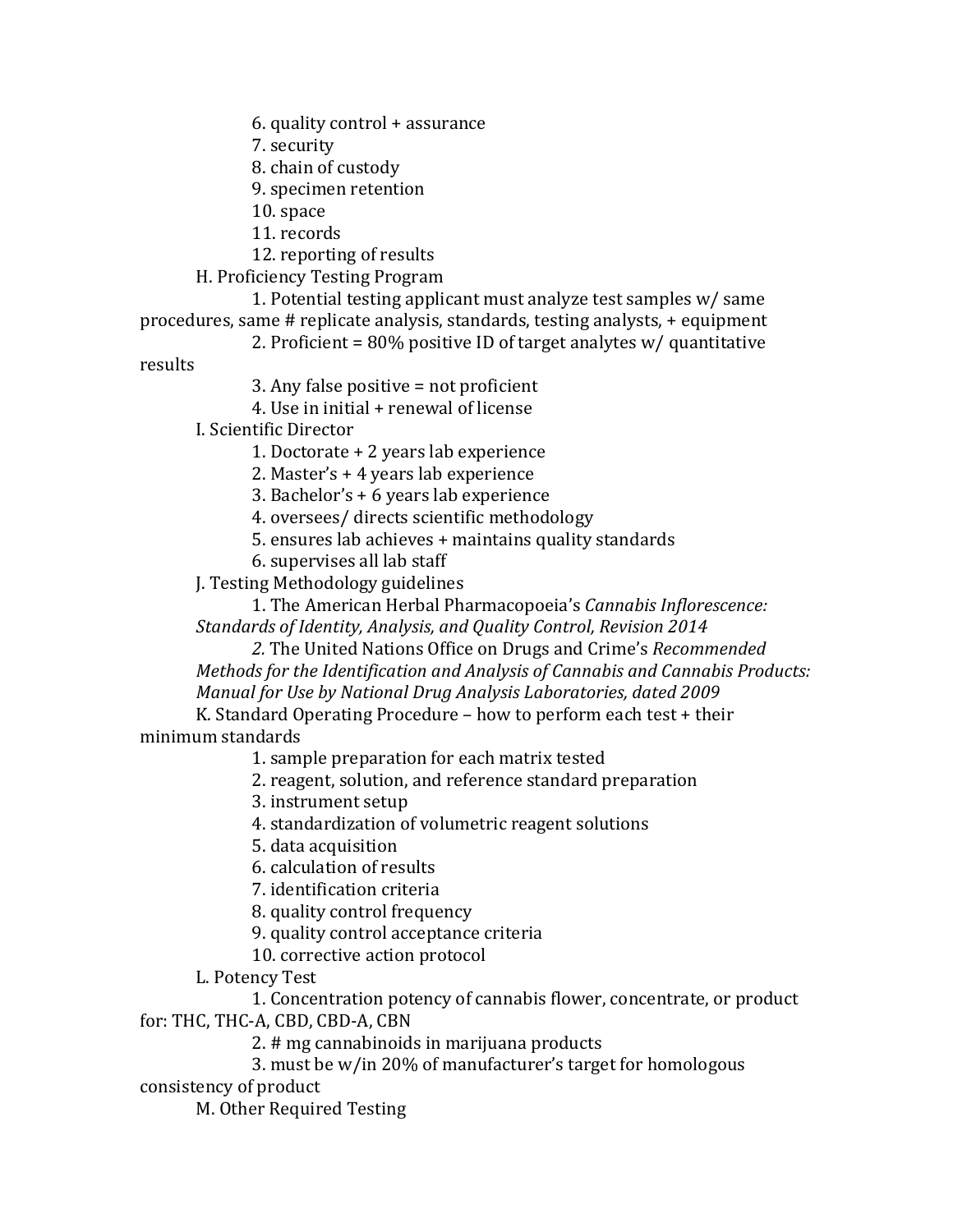1. Microbials

2. residual solvents

3. metals

N. Chain of Custody & Sample Requirement Instructions

1. minimum sample requirements for testing and storage

2. Document condition of external packaging and seals

3. Document condition + amount of samples, + time received

4. Document each person handling samples

5. Document sample transfer

6. Restrict access to authorized personnel only

7. Secure testing facility

8. Secure short and long-term storage

9. Use secured area to log in and divvy up samples

10. Ensure appropriate storage of samples

- 11. Document disposal of samples
- O. Marijuana Inventory Tracking System
	- 1. Arrival
	- 2. Use

3. Disposal

P. Failed Products

1. All plants/ trim disposed from that batch

2. Board may approved for extract – must be retested

3. Petition for a retest – company must pay

Q. Supplemental Marijuana Quality Testing

1. if in best interests of the public

- 2. testing facility must report results to
	- a. control board
	- b. facility
- 3. establishment responsible for cost
- R. Reports

1. timely manner after test to establishment

2. w/in 24 hours to tracking system

3. w/in 72 hours to director if failed

S. Final Report Includes

1. Name/location of testing facility

2. Unique sample of identifier assigned by testing facility

3. Establishment or individual name of submitter

4. Sample identifier provided by submitter

5. Date sample received

6. Chain of custody identifier

7. Date of report

8. Type of flower or product tested

9. Test results

10. Units of measure

11. Info or qualifiers needed for interpretation, including any

discrepancies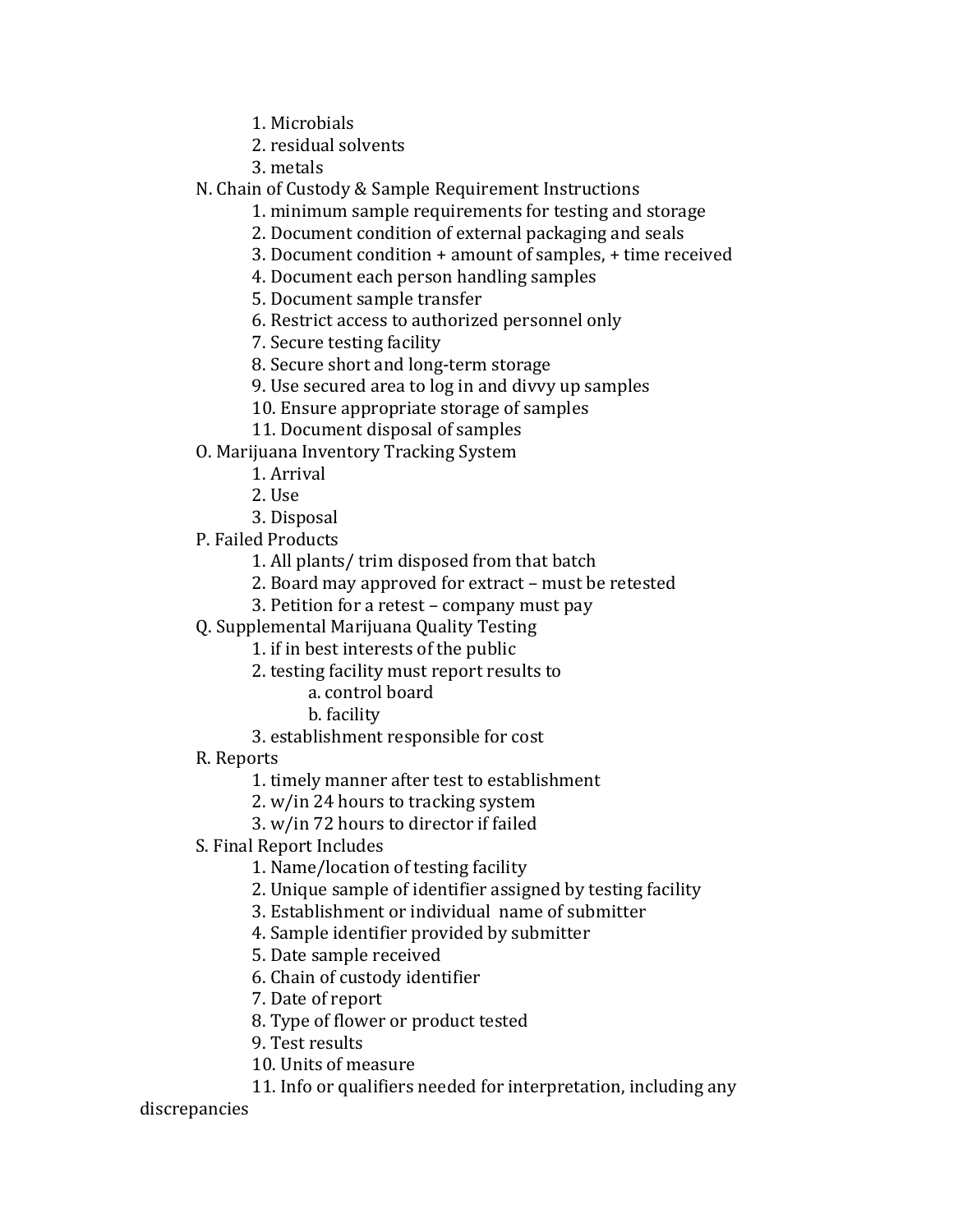T. Record retention – kept in facility business records

1. test results

2. quality control + quality assurance records

3. standard operating procedures

4. chain of custody records

5. proficiency testing records

6. analytical data to include printouts generated by the

instrumentation

7. accession numbers

8. specimen type

9. raw data of calibration standards and curves, control, and subject

results

10. final and amended reports

11. acceptable reference range parameters

12. identity of the analyst

13. date of analysis

#### **VIII. Article 8: Enforcement + Civil Penalties**

A. Inspection + Investigation

1. director, enforcement against, employee of the board, or peace officer, while acting in an official capacity may

a. inspect premises for

i. product

ii. equipment

iii. inventory tracking system

iv. business records

v. computers

b. issue a report or notice

2. Any employee or agent of a marijuana establishment must cooperate with the person doing the inspection

a. permit entry

b. provide access to business records

B. Inspection Report

1. prepared on board prescribed form

2. information prescribed by statute, regulation, or the board

C. Advisory Notice

1. incident/ defect is noted, resulting in potential violation

2. may or may not be due to inspection report

3. no administrative action unless not corrected

D. Notice of Violation

1. delivered to establishment premise

2. describe violation/ cite statute/ regulation

3. respond orally or in writing

4. 10 days to request board appearance

5. may lead to suspension/ revocation of license

E. Suspension/ Revocation of License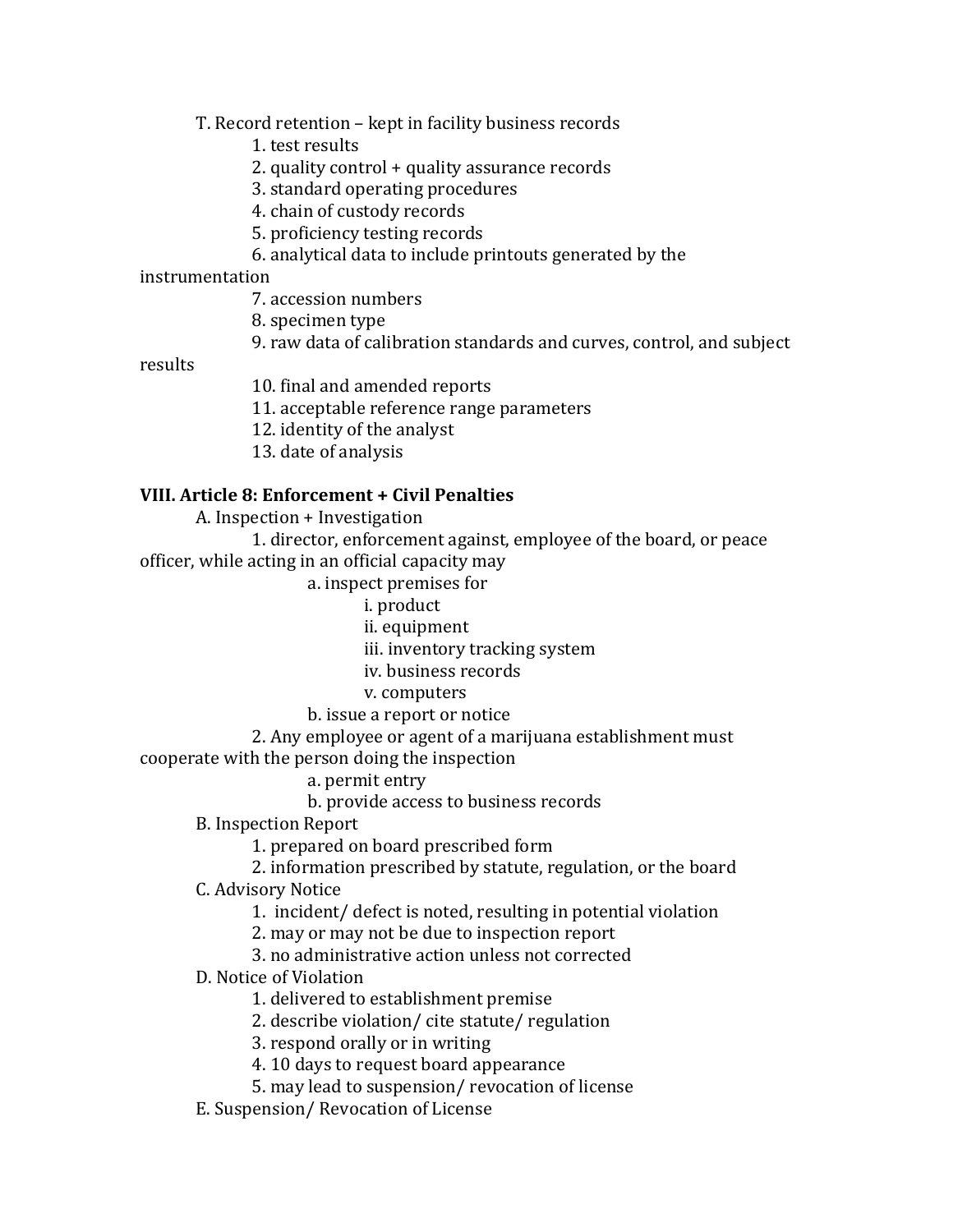1. licensee convicted of felony

F. Suspend, Revoke License, Civil Fine

1. misrepresentation of material fact on

- a. application
- b. affidavit
- c. signed statement

2. unapproved extraction processes

3. selling unapproved cannabis concentrates or products

4. failed to correct notice of violation

5. know of employee violations

6. failure to comply w/

a. public health

- b. fire
- c. safety
- d. tax law state regulations
- 7. illegal purposes
	- a. gambling
	- b. possession or narcotic use
	- c. prostitution
	- d. sex trafficking

G. License Suspension/ Revocation Action Procedure

1. notice of violation

2. immediate suspension

- 3. expedited hearing by board w/in 5 days
- H. Seizure of Marijuana + Products
	- 1. not logged into tracking system
	- 2. adulterated infused food/ drink
	- 3. not packaged/ labeling properly
	- 4. failure to renew license
	- 5. director updates tracking system
- I. Hearing
	- 1. request hearing w/in 15 days by filing a notice of defense

2. conducted by Office of Administrative Hearings

J. Civil Fines No Greater Than

1. amount 3 times monetary fain by marijuana establishment,

licensee, or person

- 2. \$10,000 1st violation
- 3. \$30,000 2nd violation
- 4. \$50,000 3rd or subsequent violations
- K. Appeal
	- 1. board
	- 2. superior court
	- 3. any action of director or agent f the board

a. suspending/ revoking license

- b. seizing cannabis flower or product
- c. civil fines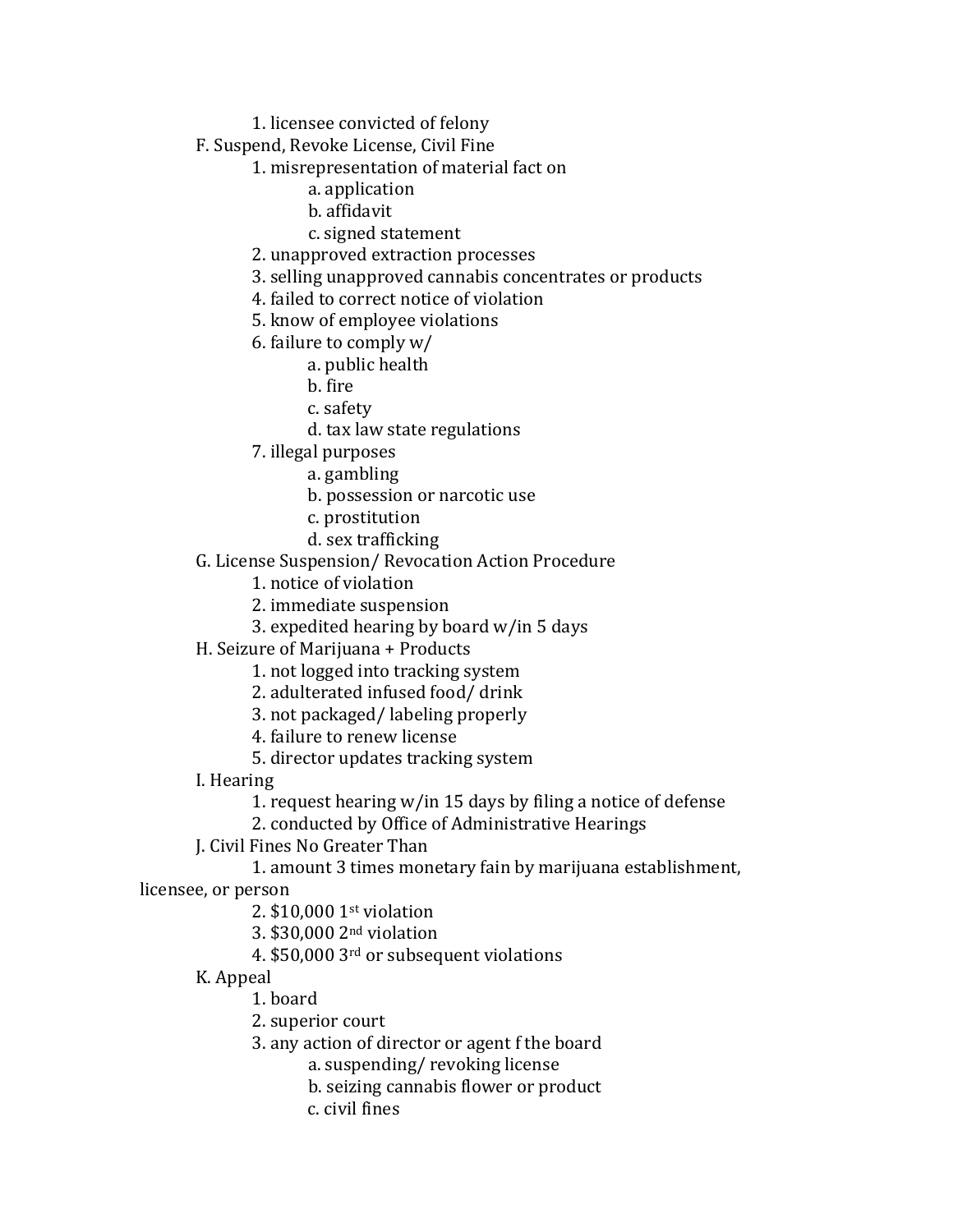L. Surrender/ Destruction of License

- 1. order from director or board  $\rightarrow$  on demand
- 2. lose/ vacate premises  $\rightarrow$  w/in 10 days
- 3. destroyed  $\rightarrow$  promptly notify board

# **IX. Article 9: General Provisions**

A. Public Records

- 1. applications are public record
- 2. confidential
	- a. proprietary info/ trade secrets
	- b. required confidential by federal/ state law
- B. Exercise of Authority
	- 1. acts of authority must be conducted by licensee or employee
	- 2. person holding license responsible for conduct business
- C. Death of Licensee
	- 1. sole licensee  $\rightarrow$  cease operation
		- a. can reopen w/ superior court order appointing a personal

#### representative

b. license in good standing, new personal representative not prohibited – 90 days to transfer license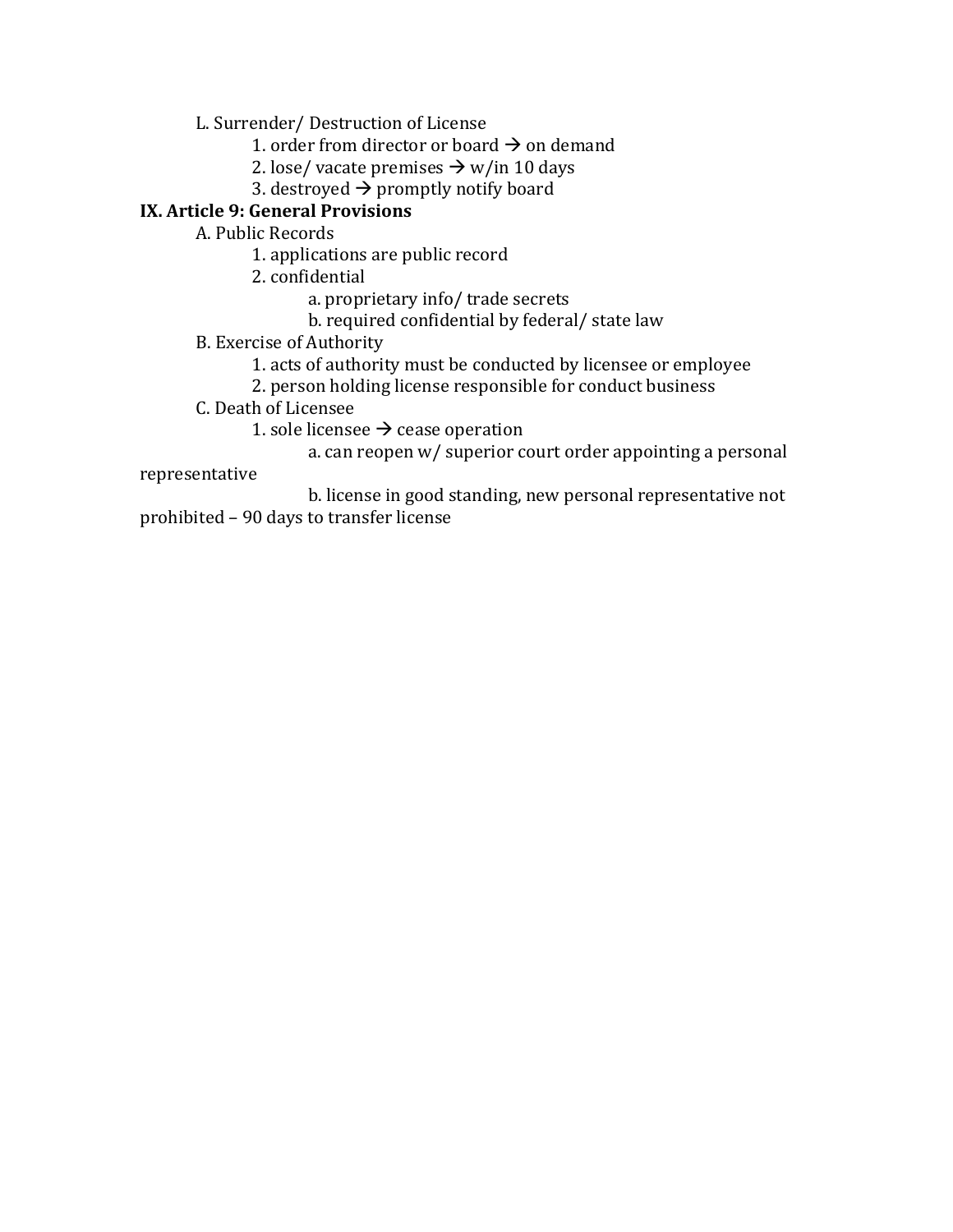#### Test Questions:

- 1. All of the following statements are intentions of Ballot Measure 2 except
	- a. Marijuana will be labeled with information for consumers.
	- b. It will take the place of the Ravin decision for a person's right to privacy in their home.
	- c. Sales must only be for adults over 21 years.
	- d. Sales will be conducted by legal businesses, not criminals.
- 2. Ballot Measure 2 allows a person to
	- a. grow as many plants as you want.
	- b. consume cannabis wherever you need to.
	- c. possess up to 2 ounces of cannabis outside the home.
	- d. sell what is grown in your home to friends and family.
	- e. purchase cannabis from a regulated industry.
- 3. People under the age of 21 may
	- a. pay a fine up to \$400 for attempting to purchase cannabis from a retailer.
	- b. be inside a retail shop, but only with a parent or guardian, like with alcohol.
	- c. purchase from a retail shop if they have a medical card.
	- d. consume cannabis with a parent in their home.
- 4. Which of the following statements about paying taxes is true?
	- a. The only tax that can be charged on cannabis is \$50/ ounce.
	- b. Failure to pay taxes can result in the revocation of a license, but not civil fines.
	- c. In order to determine the amount of tax paid, cultivators must keep records indicating which facility received what weight of product.
	- d. The cultivator must pay the tax before they may transfer products to another facility.
- 5. When talking to your potential landlord,
	- a. the law does not protect landlords, so we are working on a "Don't ask, don't tell" policy.
	- b. it is left up to your discretion whether or not you should tell your landlord that you're in the cannabis industry.
	- c. you shouldn't tell your potential landlord that you are in the cannabis industry because they may not lease the space to you or increase prices.
	- d. you must disclose that you are in the cannabis industry.
- 6. Ballot Measure 2 ensures that employers around the state
	- a. may test their employees and terminate employment for cannabis use.
	- b. may prohibit use on their premises, but they cannot prohibit possession on their premises.
	- c. are no longer allowed to drug test their employees for cannabis use.
	- d. can drug test for cannabis use, but cannot terminate employment if someone has a medical marijuana card.
- 7. What can a local government NOT do?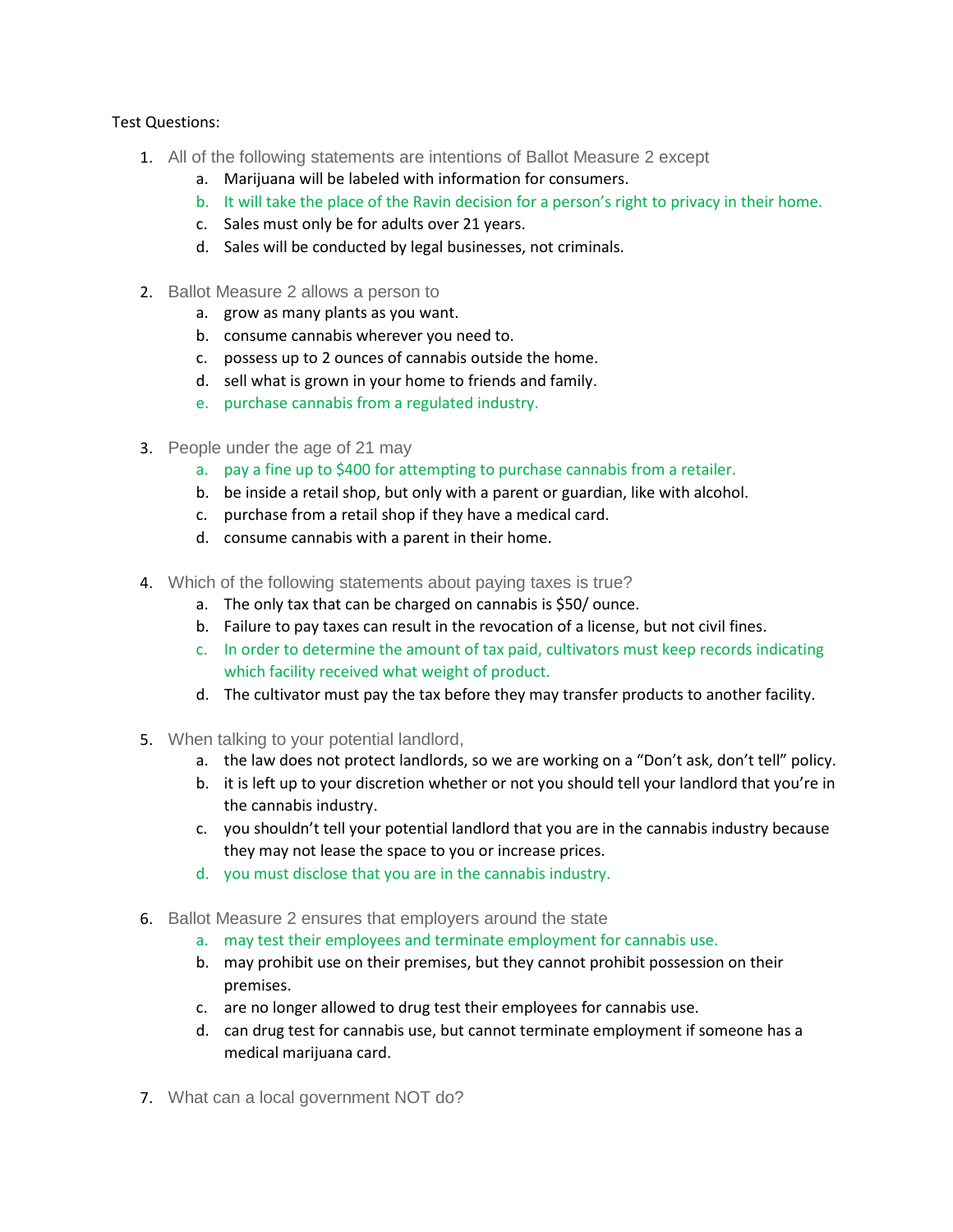- a. Ban one license type in their area.
- b. Ban personal cultivation and use.
- c. Create a ban through the election process.
- d. Create a ban through assembly ordinance.
- e. Ban all license types in their area.
- 8. Which of the following statements is true about the effects of consumption?
	- a. Rubbing topicals on your skin can take up to 2 hours to feel the effects.
	- b. Smoking a joint only gives you the vaporized THC, making it a healthier consumption method.
	- c. Edibles can take up to 2 hours to feel the effects.
	- d. Everyone feels the same effects from the same strain.
- 9. An indica dominant strain will most likely
	- a. grow taller than sativas.
	- b. have narrow leaves.
	- c. get you higher than a sativa.
	- d. give you energy and creativity.
	- e. reduce pain and leave your body feeling tingly.
- 10. A person who has recently consumed cannabis
	- a. may have a distorted sense of time.
	- b. may have dry, red eyes
	- c. has increased short term memory capacity.
	- d. has faster reaction times to events.
	- e. Both A and B
- 11. If someone is consuming cannabis in the store who is not supposed to
	- a. calmly point out signage stating no consumption.
	- b. create an incident report to be turned in to the board.
	- c. immediately call the police.
	- d. immediately have them escorted off the premises.
- 12. Which of the following fees are potentially refundable?
	- a. Licensing fee
	- b. Change of product
	- c. Change of premises
	- d. Application fee
	- e. Late fee
- 13. A marijuana establishment must have at least a 500 foot buffer to
	- a. a homeless shelter.
	- b. a recreation center.
	- c. dedicated parks.
	- d. a federal building.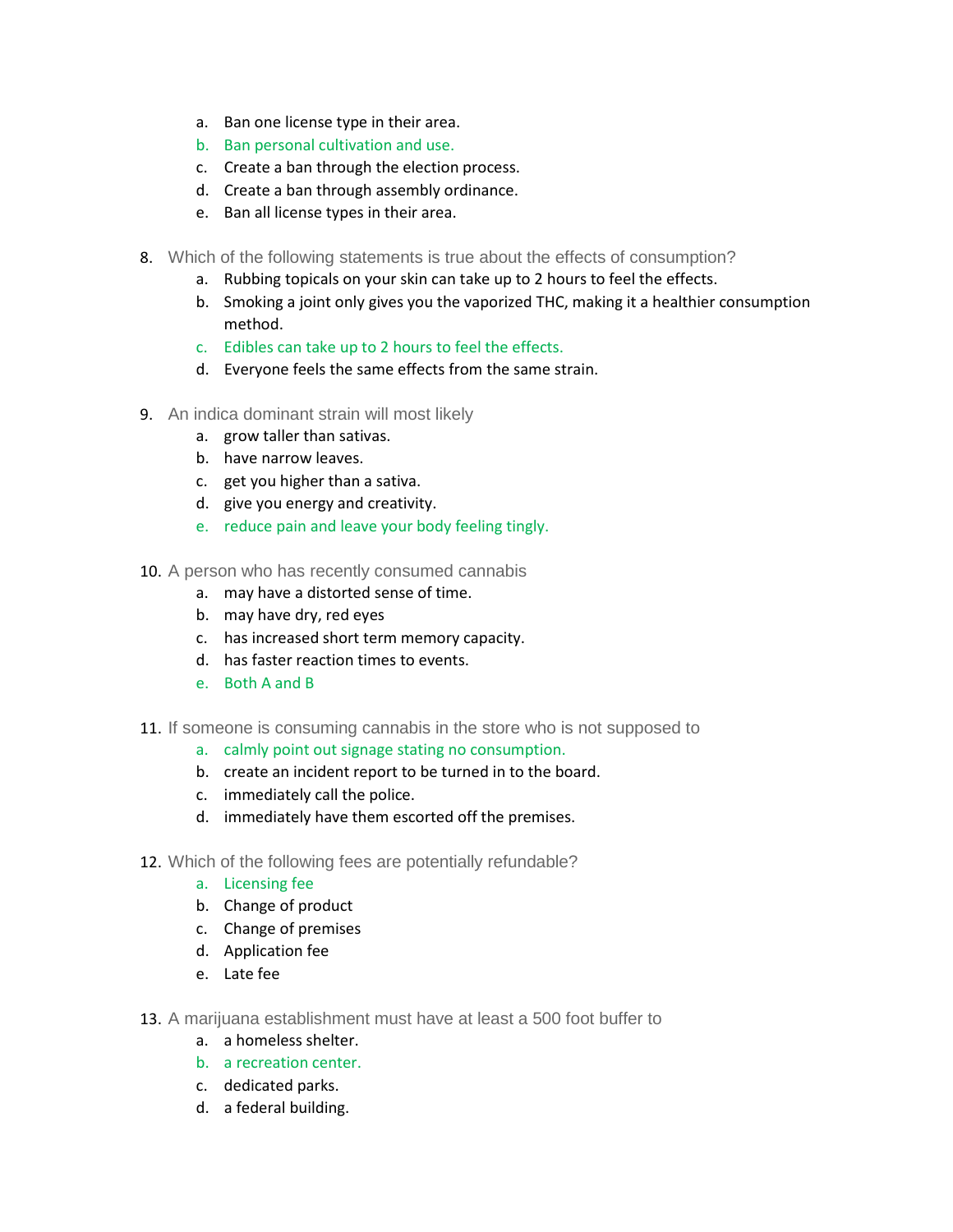- 14. Which of the following is a licensing consideration?
	- a. An establishment may not obtain a license if there has been a local government objection.
	- b. If a church is built within 500 feet of a marijuana establishment, the business must relocate within 90 days.
	- c. An establishment may obtain a license to sell both cannabis and alcohol.
	- d. A person may not obtain a license if they have a felony conviction within the last 10 years.
- 15. When a board receives an application, a written notification will be sent to all of the following EXCEPT
	- a. the closest school.
	- b. any nonprofit that requests one.
	- c. the applicant
	- d. the local government.
	- e. the local community counsel.
- 16. What is true about the renewal application process?
	- a. The current license will expire 60 days after the renewal application is due.
	- b. There is a \$1000 late fee if the application is not completed on time.
	- c. The licensee must initiate the process.
	- d. Everyone has a different renewal date, depending on when they earned the initial license.
- 17. A local government
	- a. may protest a license within 90 days of the application filing.
	- b. may protest a license within 30 days of the application filing.
	- c. may set additional conditions on a marijuana establishment.
	- d. may protest a license for any reason they want.
- 18. Which of the following acts triggers a new application?
	- a. Denial of an application.
	- b. If the business undergoes a name change.
	- c. Adding a new product to a manufacturing license.
	- d. If the controlling interest of the business changes.
- 19. Which of the following is NOT a reason to deny a license?
	- a. Incomplete application
	- b. It is within 100 feet of another marijuana establishment
	- c. Delinquent taxes
	- d. Inadequate operation plan
	- e. Local prohibition
- 20. Which of the following is NOT a true statement about your Marijuana Handler's Card?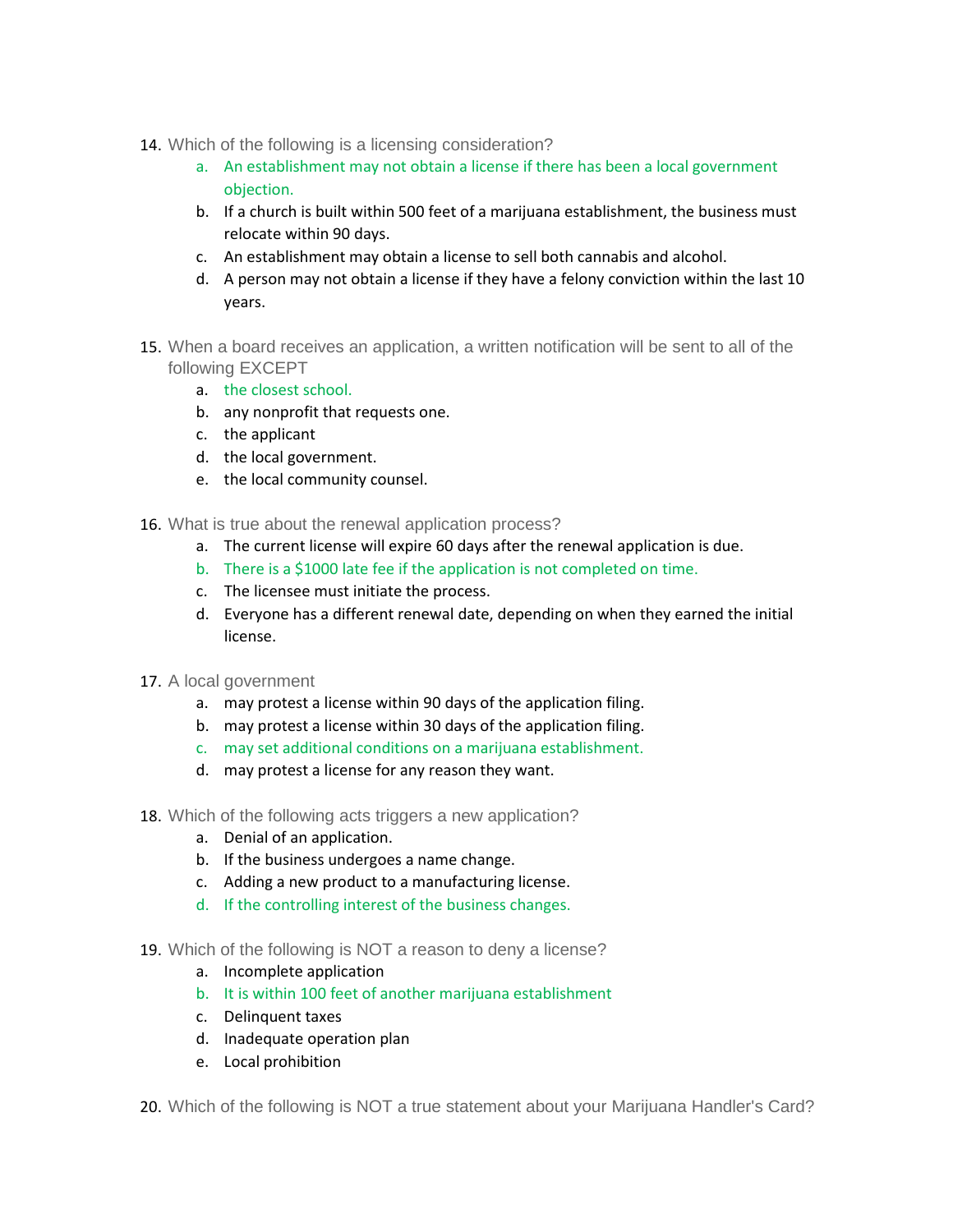- a. There is a \$50 processing fee.
- b. You must keep the card on your person at all times while working.
- c. It is valid for 3 years.
- d. You must submit the course completion certificate to the director.
- 21. Which of the following statements is NOT true about restricted access areas?
	- a. Visitors must be at least 21 years of age to access a restricted area.
	- b. There must be signs indicating restricted areas.
	- c. Restricted areas include anywhere that cannabis is grown, process, stored, or tested.
	- d. There must be no more than 5 visitors per escort.
	- e. Visitors must be checked in, but they don't need to wear a badge.
- 22. Video surveillance must
	- a. be preserved for a minimum of 40 days
	- b. show the point of sale.
	- c. clearly identify individuals within the premises.
	- d. clearly identify individuals within 20 feet of the exterior entrance.
	- e. all of the above.
- 23. Who does NOT have the authority to inspect a licensed premises?
	- a. Director
	- b. Marijuana Control Board member
	- c. Office of enforcement
	- d. Fire department
	- e. Health and safety agency
	- f. All of the above may inspect the premises
- 24. What is allowed to be seen during an inspection?
	- a. Premise
	- b. Qualifications of personnel
	- c. Inventory tracking system
	- d. Business and financial records
	- e. All of the above
- 25. What is NOT essential to ensure health and safety standards at a marijuana establishment?
	- a. There must be adequate toilets and handwashing facilities.
	- b. Products must be stored to reduce the contamination by microorganisms and pests.
	- c. Toxic agents of any kind must be labeled and stored.
	- d. Records must be kept of disposal.
	- e. All are essential health and safety standards.
- 26. Which of the following statements is true about the transport of cannabis?
	- a. Packages may either travel with a paper manifest or they can be put into the electronic tracking system.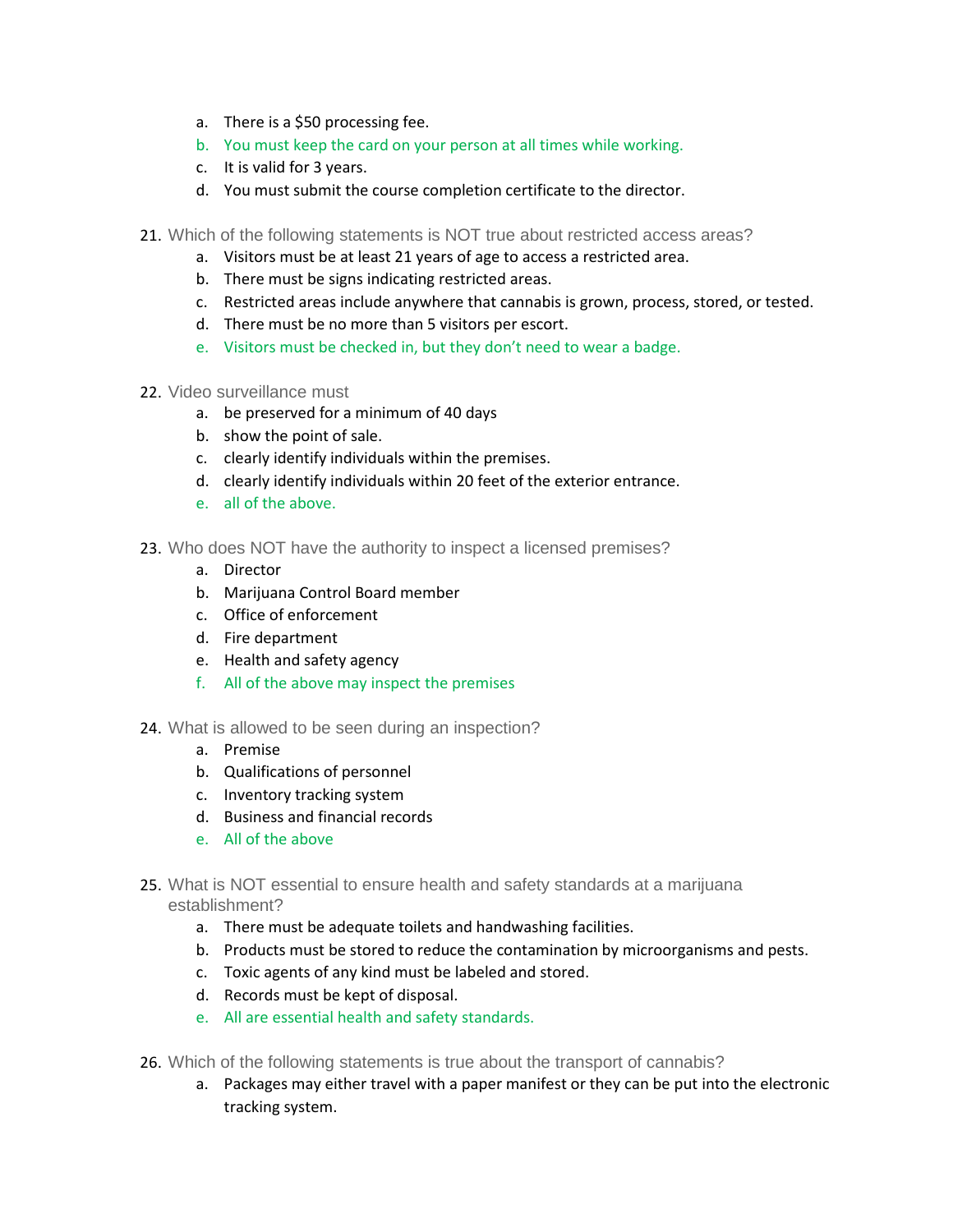- b. Transporters don't need a Marijuana Handler Card because they are just transporting packages and don't touch the plant.
- c. It's ok to stop and run some errands while transporting cannabis.
- d. The originating establishment must initiate all the records.
- e. Packages don't have to be sealed as long as they are in a locked compartment.
- 27. Which of the following statements is true about the business records?
	- a. Records must be kept on premise for at least 4 years.
	- b. Your visitor log does not need to be a part of the records because they will not touch the plant.
	- c. All employees' Handler Cards must be included.
	- d. If you lose any of your records, that's fine as long as you notify the board and start again that day.
	- e. Advertising does not need to be included.
- 28. Which of the following are allowed in advertising?
	- a. Signs may be on or in buses.
	- b. Caricatures are allowed.
	- c. Placement of advertising may be no closer than 500 feet from schools.
	- d. The same warnings on the labels must be in the advertising.
	- e. It may state that cannabis has medicinal effects.
- 29. What acts are allowed in a retail establishment?
	- a. A store may have orders paid for on line as long as they are picked up in person.
	- b. A store may give away free samples to customers as part of the negotiation of a sale.
	- c. A store may allow consumption on site with a state endorsement.
	- d. A store can sell both cannabis and alcohol.
	- e. A store may sell to an individual under 21 if they hold an AK state medical marijuana card.
- 30. Which of the following statements about checking IDs is true?
	- a. Expired licenses are fine provided you can clearly tell it's that person.Older people who are clearly over 21 (in their 50s and above) do not need to be carded.
	- b. Foils and holograms are usually state crests, name, or shape.
	- c. If someone knows all the information on the ID, it's probably legitimate.
	- d. Older people who are clearly over 21 (in their 50s and above) do not need to be carded.
	- e. It's impossible to read the microprint
- 31. Which of the following must be on all product labels?
	- a. Store name or logo
	- b. License number
	- c. Total THC content
	- d. 5 health warning statements
	- e. All of the above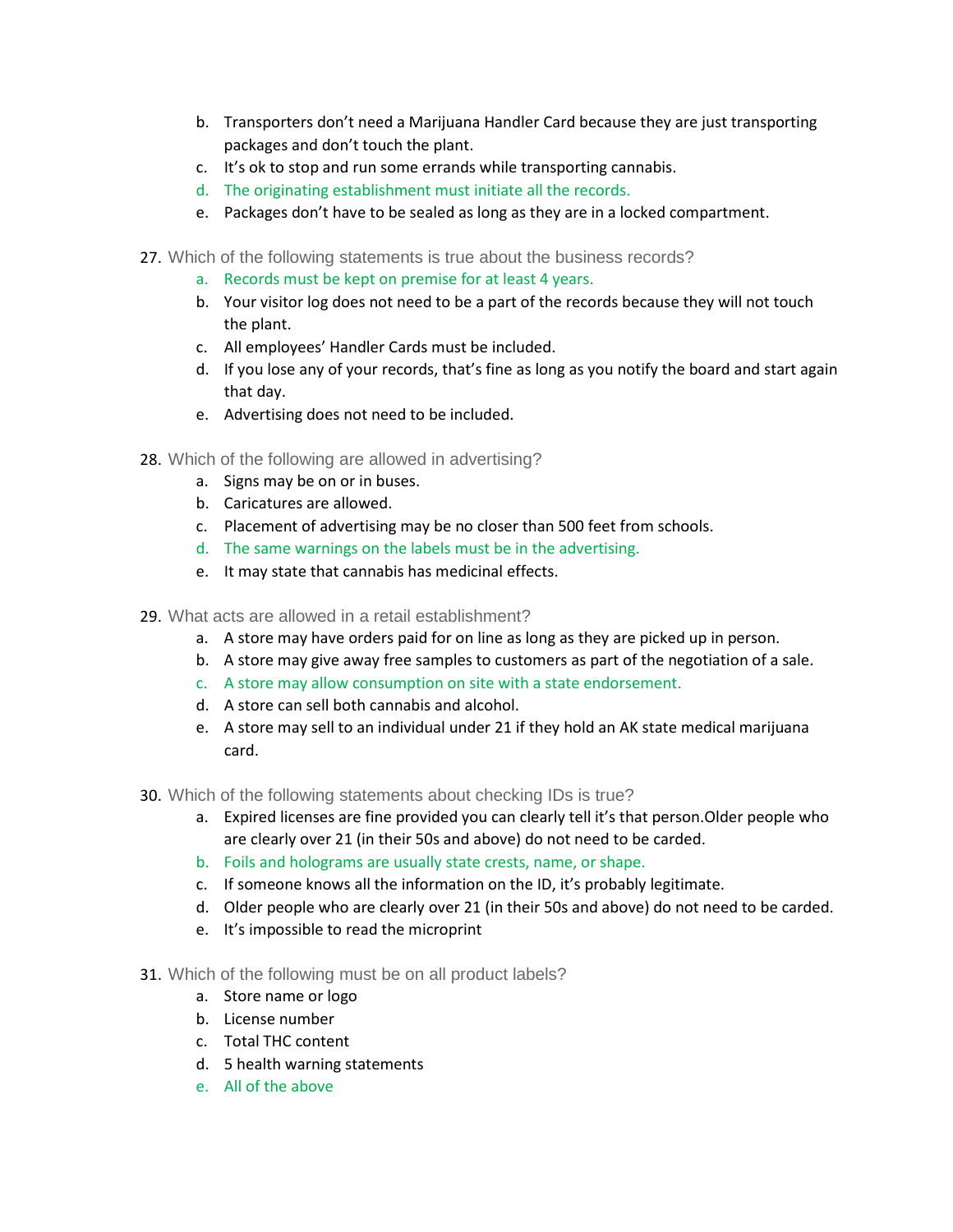- 32. True or False: All sales transactions must be reconciled at the end of each week.
	- a. True
	- b. False
	- c. Not this one
	- d. This one is wrong too
- 33. A person leaving with their purchases
	- a. may carry it out in any container.
	- b. may have up to 5600 mg of THC in possession.
	- c. may have up to 2 oz of flower in possession.
	- d. may have up to 5 g of concentrates.
	- e. may have up to 7 edible products at a time.
- 34. When making alterations to the licensed establishment,
	- a. It will cost an additional \$350.
	- b. Local building permits are not necessary.
	- c. Approval of the board is necessary.
	- d. Verbal or written descriptions of the changes are acceptable.
- 35. Which of the following statements is NOT true?
	- a. One must submit the course completion certificate to the MCB director.
	- b. Someone transporting cannabis does not need a Marijuana Handler's Card.
	- c. One must pass a written test to obtain the card.
	- d. The card must be on the person or on the premises at all times.
- 36. What is true about the restricted access areas?
	- a. The restricted access area is any place on the premises restricted to people over the age of 21.
	- b. Visitors do not have to wear a badge as long as they are escorted by a licensee or employee.
	- c. There may be no more than 7 visitors per escort.
	- d. The restricted access area must be well marked by signage.
- 37. Video surveillance
	- a. must be kept on premises for 40 days.
	- b. must be adequate to identify an individual within 20 feet of the exterior entrance.
	- c. does not have to see all angles of the facility
	- d. does not have to be locked or secured.
- 38. Which of the following is NOT a requirement for health and safety standards?
	- a. Chemicals must be labeled and stored to protect against contaminating cannabis.
	- b. The establishment must give 5 days notice before destroying products.
	- c. Cannabis waste may not be composted.
	- d. Expired products may be given as bonuses to employees provided they know it has been expired.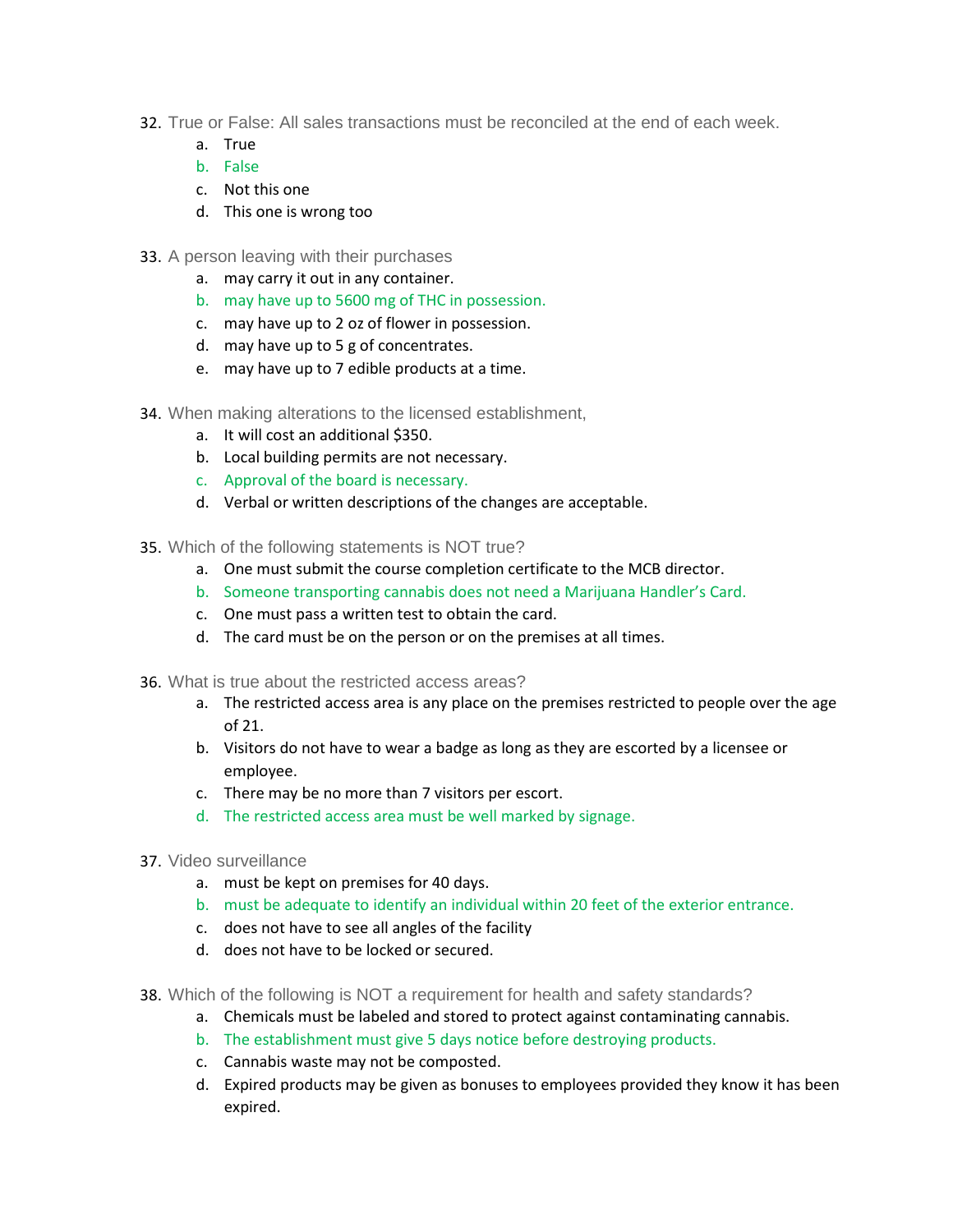- 39. A testing facility's operation plan must include
	- a. Each test offered
	- b. Standard operating procedure for each test
	- c. Acceptable range of results for each test
	- d. All of the above
- 40. Which of the following specific items is NOT included in the required tests on cannabis at a testing facility?
	- a. Cannabinoid potency
	- b. Mold
	- c. Dog hair
	- d. Microbials
	- e. Pesticides

#### 41. Edible potency test must

- a. be up to 100 mg total for the whole package.
- b. test for CBGs.
- c. be completed within one week of the facility obtaining the sample.
- d. be within 20% of manufacturer's target for homogeneous consistency of product.
- 42. If a sample fails the testing,
	- a. the director must be notified within 72 hours.
	- b. only the plant from which the sample came must be destroyed
	- c. it is automatically retested to ensure accuracy
	- d. it may automatically be used for extract only.
- 43. Applications are a matter of public record so...
	- a. all security plans will also be public knowledge.
	- b. proprietary ingredients must also be disclosed.
	- c. the address and license information can be seen by anyone.
	- d. all of the above
- 44. If the sole license holder of a marijuana establishment dies,
	- a. all operations must stop.
	- b. the establishment may open with a superior court order
	- c. a license transfer application must be completed within 90 days.
	- d. all of the above
- 45. What is the difference between a standard and a limited cultivation license?
	- a. A limited cultivation must be less than 500 square feet of floor space, and a standard license can be anything larger than that.
	- b. A limited cultivation must be less than 500 square feet of canopy space, and a standard license can be anything larger than that.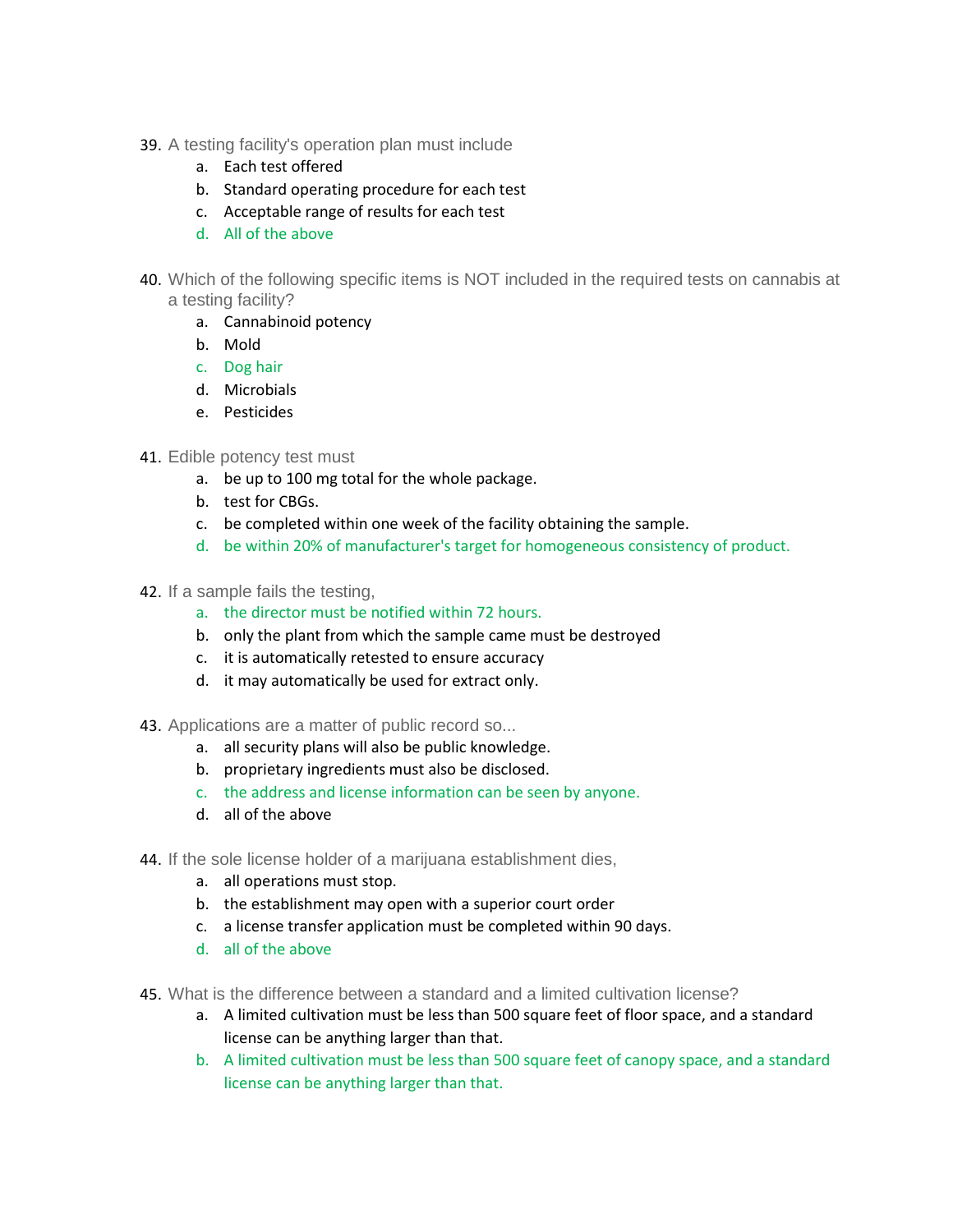- c. A limited cultivation must be less than 500 square feet of total space for all working areas, and a standard license can be anything larger than that.
- d. A limited cultivation must be in a residence, and a standard cultivation must be zoned as industrial.
- 46. A cultivator licensee may
	- a. have a financial interest in a testing facility.
	- b. sell unlabeled wholesale packages to a retail facility.
	- c. allow cannabis consumption inside the cultivation facility.
	- d. also possess a retail and/ or manufacturing license.
	- e. alter the cannabis with a chemical to make it appear more green.
- 47. The inventory tracking system
	- a. may have harvest batches of various strains combined.
	- b. must have harvest batches for transport in no more than 5 pound packages.
	- c. must be used once a plant is at least 4 inches in height.
	- d. must have clone batches of no more than 25 plants.
- 48. When sending a sample of flower to a lab for testing,
	- a. a designated individual must create a signed statement for the testing facility and for the business records.
	- b. a designee may choose the best bud of the crop for the testing sample
	- c. a manifest does not need to be created for transport
	- d. the sample may represent no more than 5 pounds of the same strain.
- 49. What are the conditions around cultivation samples gifted to another establishment for the purpose of a negotiation of a sale?
	- a. A cultivation may gift up to 3.5 g per strain/ month.
	- b. A cultivator may gift up to 1 oz of flower per month.
	- c. The amounts above are to a single retailer or manufacturer.
	- d. All of the above
- 50. A manufacturer licensee is able to
	- a. provide samples to a retail for the negotiation of a sale.
	- b. sell directly to customers
	- c. try their products on the premises
	- d. adulterate a pre-existing food or drink by spraying THC onto the product.
- 51. Which of the following groups must ensure that the cannabis storage area is temperature/ moisture controlled and pest/ vermin free?
	- a. Cultivation
	- b. Manufacturer
	- c. Testing
	- d. Retail
	- e. The Marijuana Control Board if product is seized